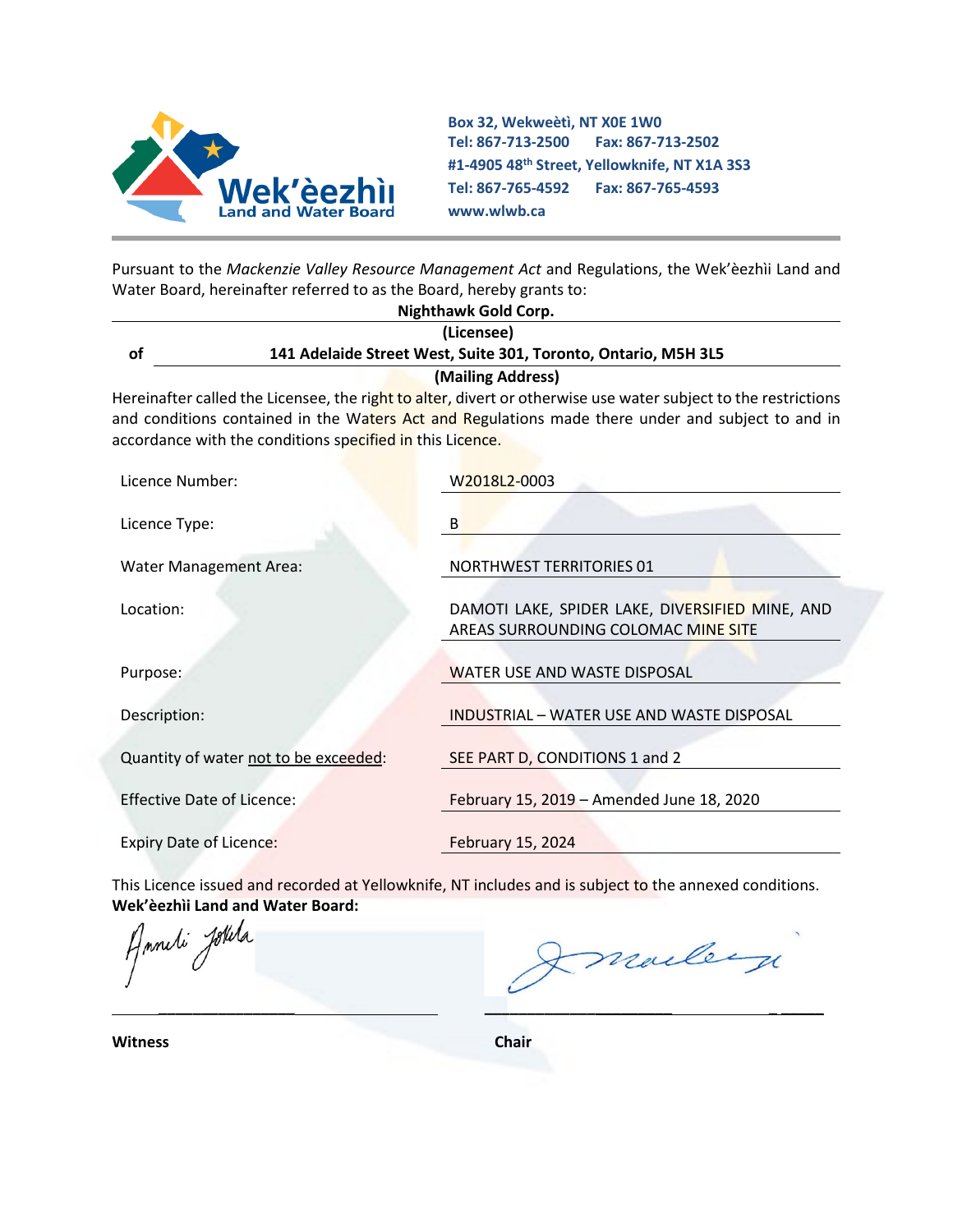## **Part A: Scope and Definitions**

### **1. Scope**

a) This Licence entitles Nighthawk Gold Corp. to use water and dispose of Waste for the purpose of mineral exploration and closure and reclamation in the mid-central Northwest Territories. This undertaking is described in the Complete Application and includes the following:

i. advanced mineral exploration, including the use of satellite camps occupied by up to 15 persons and use of water for drilling.

ii. maintenance, reclamation, and closure, including management of waste rock, ore, and underground portal, and any associated Seepage or discharge of water;

iii. use and storage of explosives for trenching and bulk sampling if required;

iv. construction, operation, and maintenance of winter roads and spur roads; and

- v. use and storage of fuel.
- b) This Licence is issued subject to the conditions contained herein with respect to the taking of water and the depositing of Waste of any type in any waters or in any place under any conditions where such Waste or any other Waste that results from the deposits of such Waste may enter any waters. Whenever new Regulations are made or existing Regulations are amended by the Commissioner in Executive Council under the *Waters Act*, or other statutes imposing more stringent conditions relating to the quantity or type of Waste that may be so deposited or under which any such Waste may be so deposited this Licence shall be deemed, upon promulgation of such Regulations, to be automatically amended to conform with such Regulations.

## **2. Definitions**

**"Acid/Alkaline Rock Drainage (ARD)"** means the production of acidic or alkaline leachate, Seepage or drainage from underground workings, ore piles, Waste Rock, Processed Kimberlite, and overburden that can lead to the release of metals to Groundwater or surface water during the life of the Project and after closure.

**"Act"** means the *Waters Act*.

**"Analyst"** means an Analyst designated by the Minister under subsection 65(1) of the Act.

**"Board"** means the Wek'èezhìi Land and Water Board established under section 57.1 of the *Mackenzie Valley Resource Management Act*.

**"Construction"** means any activities undertaken to construct or build any components of, or associated with, the development of the Project.

**"Discharge"** means the direct or indirect release of any water or Waste to the Receiving Environment.

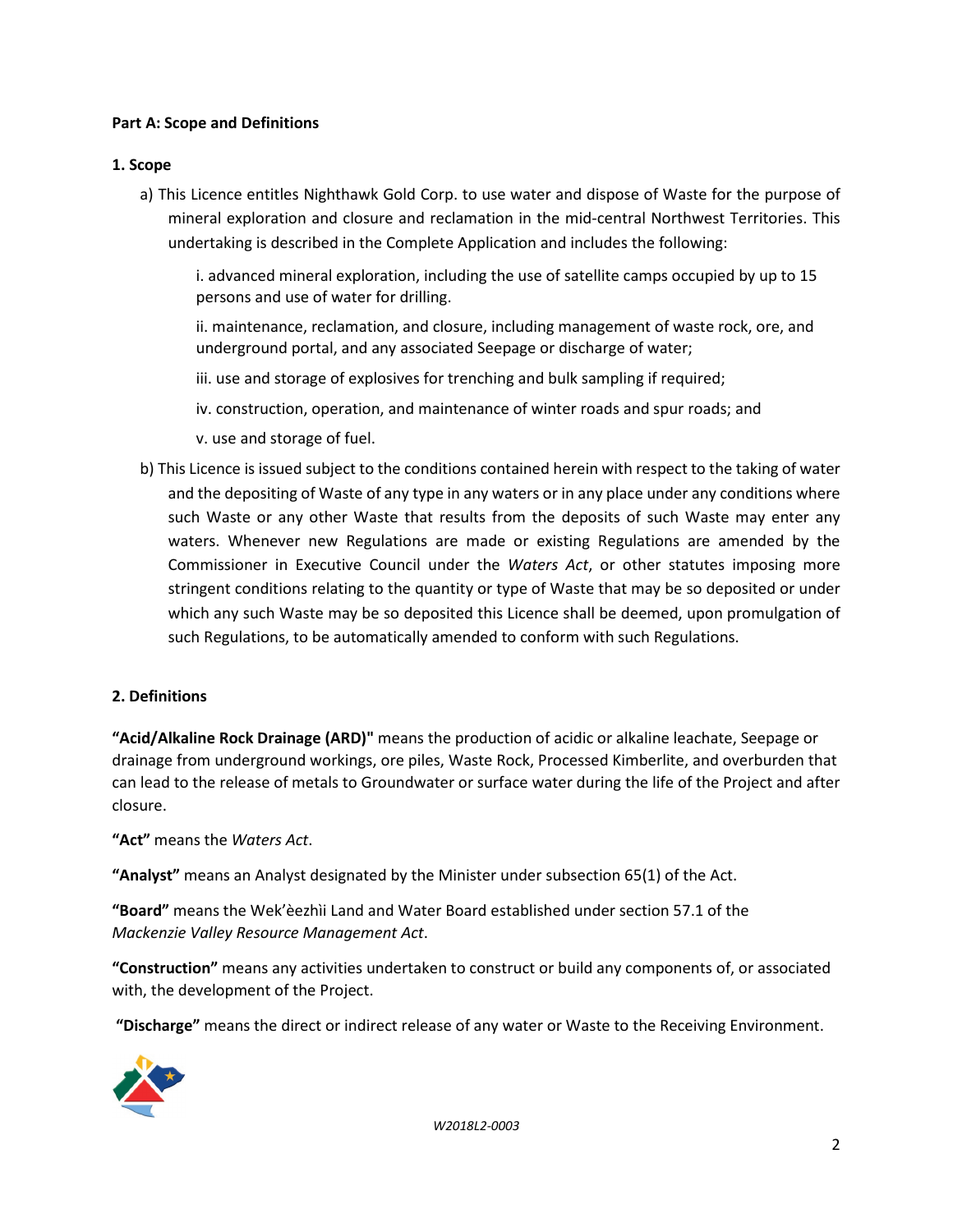**"Engineered Structure"** means any structure or facility designed and approved by a Professional Engineer.

**"Greywater"** means all liquid Wastes from showers, baths, sinks, kitchens and domestic washing facilities, but does not include Toilet Wastes.

**"Groundwater"** means all water below the ground surface.

**"Inspector"** means an Inspector designated by the Minister as per section 65(1) of the *Waters Act*.

**"Licensee"** means the holder of this Licence.

**"Management Plans"** means the specific plans required by the Board under this Water Licence.

**"Maximum Average Concentration"** means the running average of any four (4) consecutive analytical results submitted to the Board in accordance with the sampling and analysis requirements specified in the "Surveillance Network Program".

**"Minewater"** includes runoff from facilities associated with the Project and all water or Waste pumped or flowing out of any open pit or underground mine.

**"Minewater Settling Pond"** means an engineered depression designed to act as a settling facility for the purpose of separating solids from Minewater.

**"Minister"** means a duly appointed member of the Executive Council who is responsible for the Act or the department responsible for administering that Act.

**"Modification"** in respect of a structure, means a change, other than an expansion, that does not alter the purpose or function of a structure.

**"Professional Engineer"** means a person who is registered with the Northwest Territories and Nunavut Association of Professional Engineers and Geoscientists in accordance with the *Engineering and Geoscience Professions Act.* S.N.W.T. 2006, V.16, or subsequent editions, as a Professional Engineer, and whose principal field of specialization is appropriate to address the components of the Project at hand.

**"Project"** means all appurtenant undertakings as described in Part A, Condition 1 (a) of this licence.

**"Receiving Environment"** means, for the purpose of this Licence, the natural aquatic environment that receives any deposit or Discharge of Waste, including Seepage or Minewater, from the Project.

**"Reclamation"** means activities which facilitate the return of affected areas to viable and, wherever practicable, self-sustaining ecosystems that are compatible with a healthy environment, human activities, and the surrounding environment.

**"Regulations"** are those Regulations proclaimed pursuant to section 63 of the Act.

**"Seepage"** includes water or Waste that drains through or escapes from any structure designed to contain, withhold, divert or retain water or Waste, including Waste Rock storage areas.



*W2018L2-0003*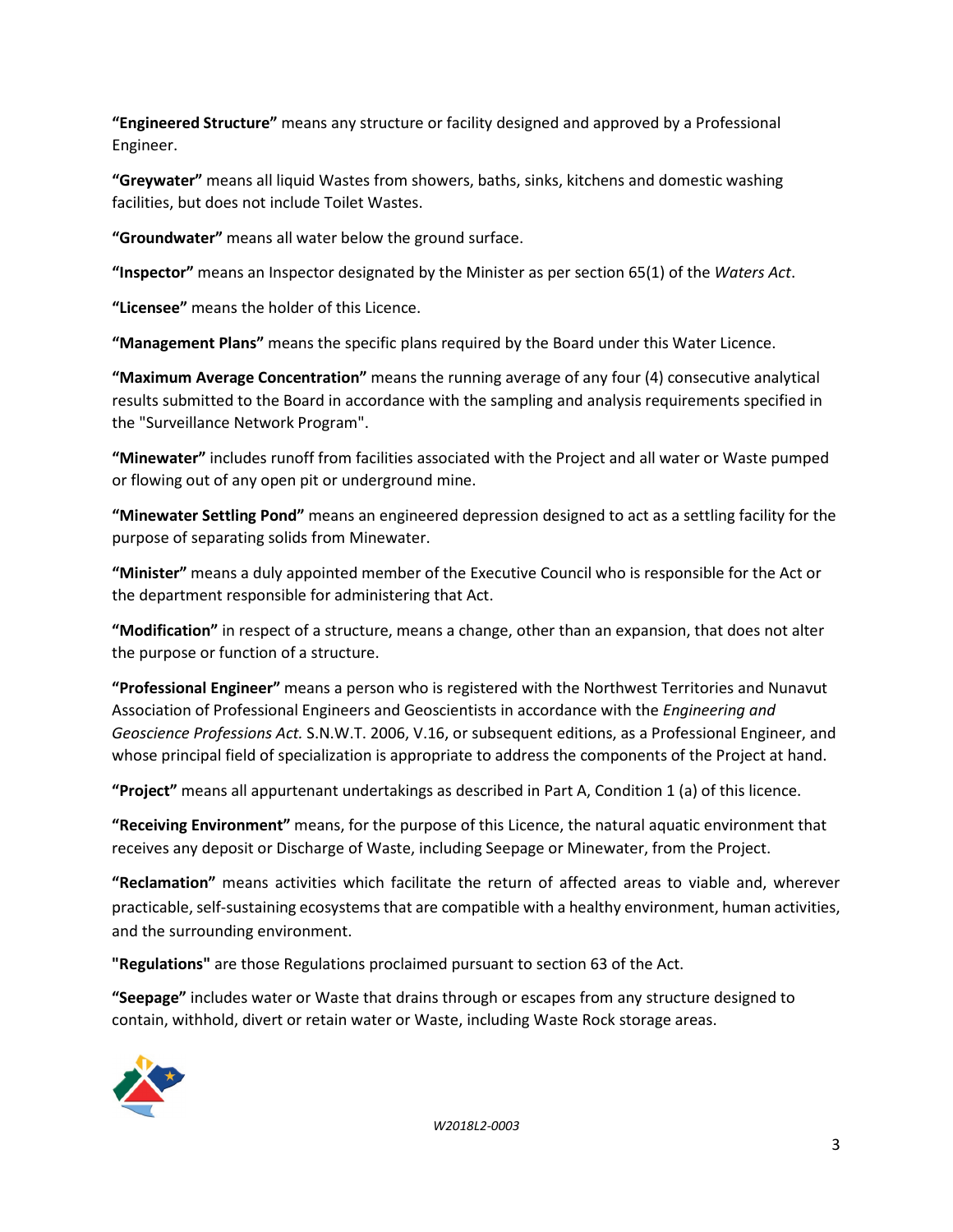**"Sewage"** means all Toilet Wastes and Greywater.

**"Sump"** is a storage facility constructed to temporarily collect, hold, or transfer water and/or Waste within the Project.

**"Toilet Wastes"** means all human excreta and associated products, but does not include Greywater.

**"Unauthorized Discharge"** means a release or Discharge of any water or Waste not authorized under this Licence.

**"Waste Disposal Facilities"** means all facilities designated for the disposal of Waste.

**"Waste Rock"** means all unprocessed rock materials that are produced as a result of mining operations.

**"Waste"** means Waste as defined by section 1 of the Act.

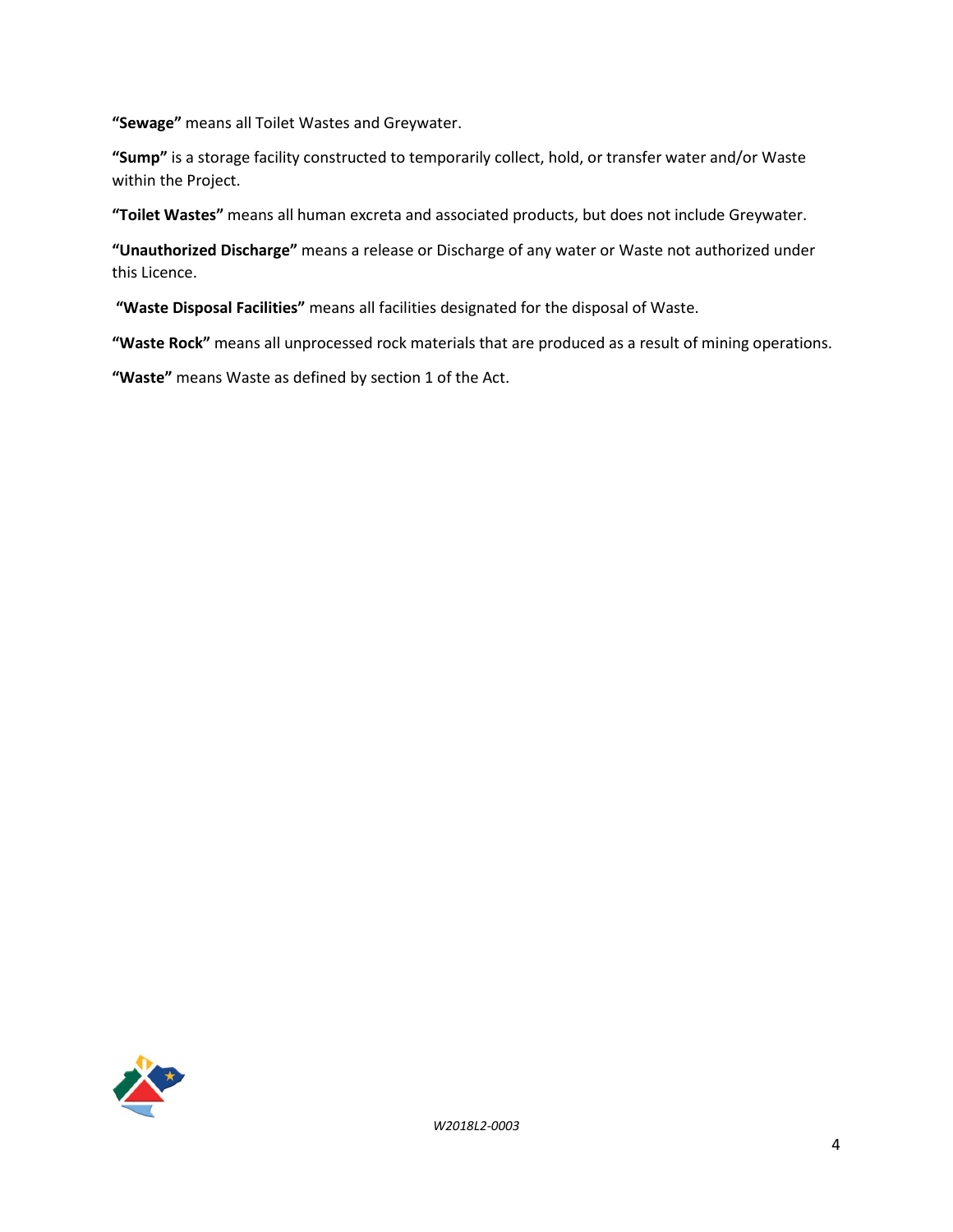## **Part B: General Conditions**

- 1. Compliance with the terms and conditions of this Licence does not absolve the Licensee from responsibility for compliance with the requirements of all applicable Federal, Territorial, Tlicho, and Municipal legislation.
- 2. The Licensee shall take every reasonable precaution to protect the environment.
- 3. In conducting its activities under this Licence, the Licensee shall make best efforts to consider and incorporate any scientific and Traditional Knowledge that is made available to the Licensee.
- 4. In each submission required by the Licence or a directive from the Board, the Licensee is to identify all recommendations based on Traditional Knowledge received, describe how the recommendations were incorporated into the submission and provide justification for any recommendation not adopted.
- 5. The Licensee shall comply with the Surveillance Network Program annexed to this Licence, and any amendments to the Surveillance Network Program as may be made from time to time, pursuant to the conditions of this Licence.
- 6. The Schedules, the Surveillance Network Program, and any compliance dates specified in this Licence may be updated at the discretion of the Board.
- 7. Meters, devices or other such methods used for measuring the volumes of water used and Waste discharged shall be installed, operated and maintained by the Licensee to the satisfaction of an Inspector.
- 8. The Licensee shall post and maintain signs necessary to identify the stations listed in the Surveillance Network Program to the satisfaction of an Inspector.
- 9. The Licensee shall file an Annual Report with the Board not later than March 31st of the year following the calendar year reported. The report shall contain the information set out in Schedule 1, Condition 1.
- 10. The Licensee shall ensure a copy of this Licence is maintained at on site at all times.
- 11. The Licensee shall operate in accordance with any plans approved pursuant to the conditions of this Licence and with any revisions to the plans as may be made from time to time pursuant to the conditions of this Licence and as approved by the Board. If any plan is not approved by the Board, the Licensee shall revise the plan according to the Board's direction and re-submit it to the Board for approval.
- 12. The water use fee shall be paid annually, in advance of any water use, per subsection 8(1) of the Waters Regulations. In a cover letter accompanying this payment, the Licensee shall indicate which water sources, as outlined in Part D, Condition 3, will be used, in the upcoming year.
- 13. The Licensee shall annually review the plans referred to in Part D, Condition 3, Part E, Condition 2, Part G, Condition 1, and Part H, Conditions 1 and shall revise the plans as necessary to reflect changes in operations or technology, or as requested by the Board. All revised plans shall be submitted to the Board for approval.
- 14. Any revised Plan submitted to the Board under this Licence shall include a list of notable revisions

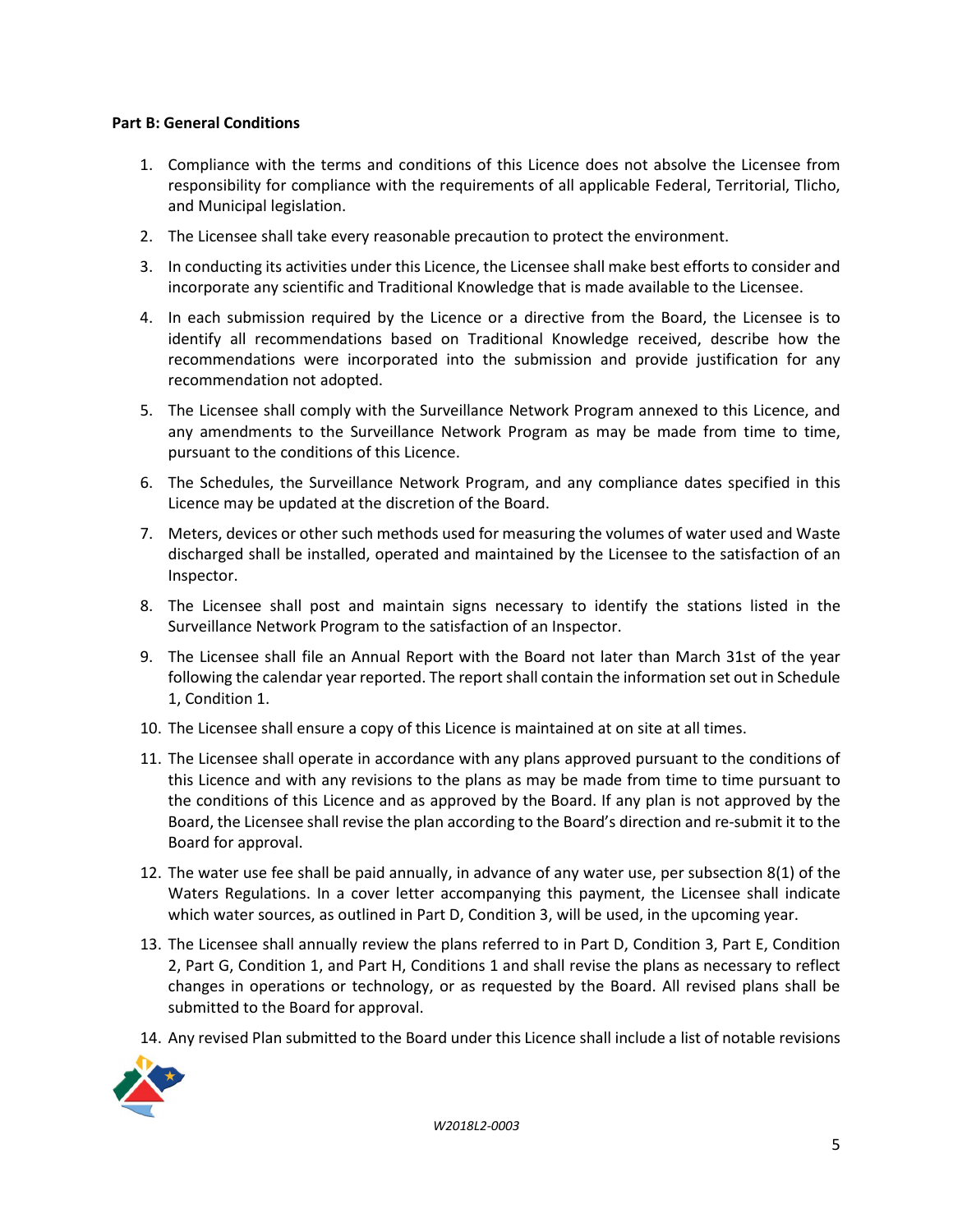to the Plan.

- 15. The Plans referred to in: in Part D, Condition 3, Part E, Condition 2, Part G, Condition 1, and Part H Conditions 1; shall be presented in a format consistent with the Mackenzie Valley Land and Water Boards' Standard Outline for Management Plans, unless otherwise approved by the Board.
- 16. Any reference to an Act, Regulation, Plan, or Guideline in this Licence is a reference to the most current version unless otherwise explicitly stated.
- 17. The Licensee shall notify the Inspector and the Board immediately of any non-compliance with the conditions of this Licence or any direction provided by the Board.
- 18. The Licensee shall comply with the Schedules, which are annexed to and form part of this Licence, and any updates to the Schedules as may be made by the Board.

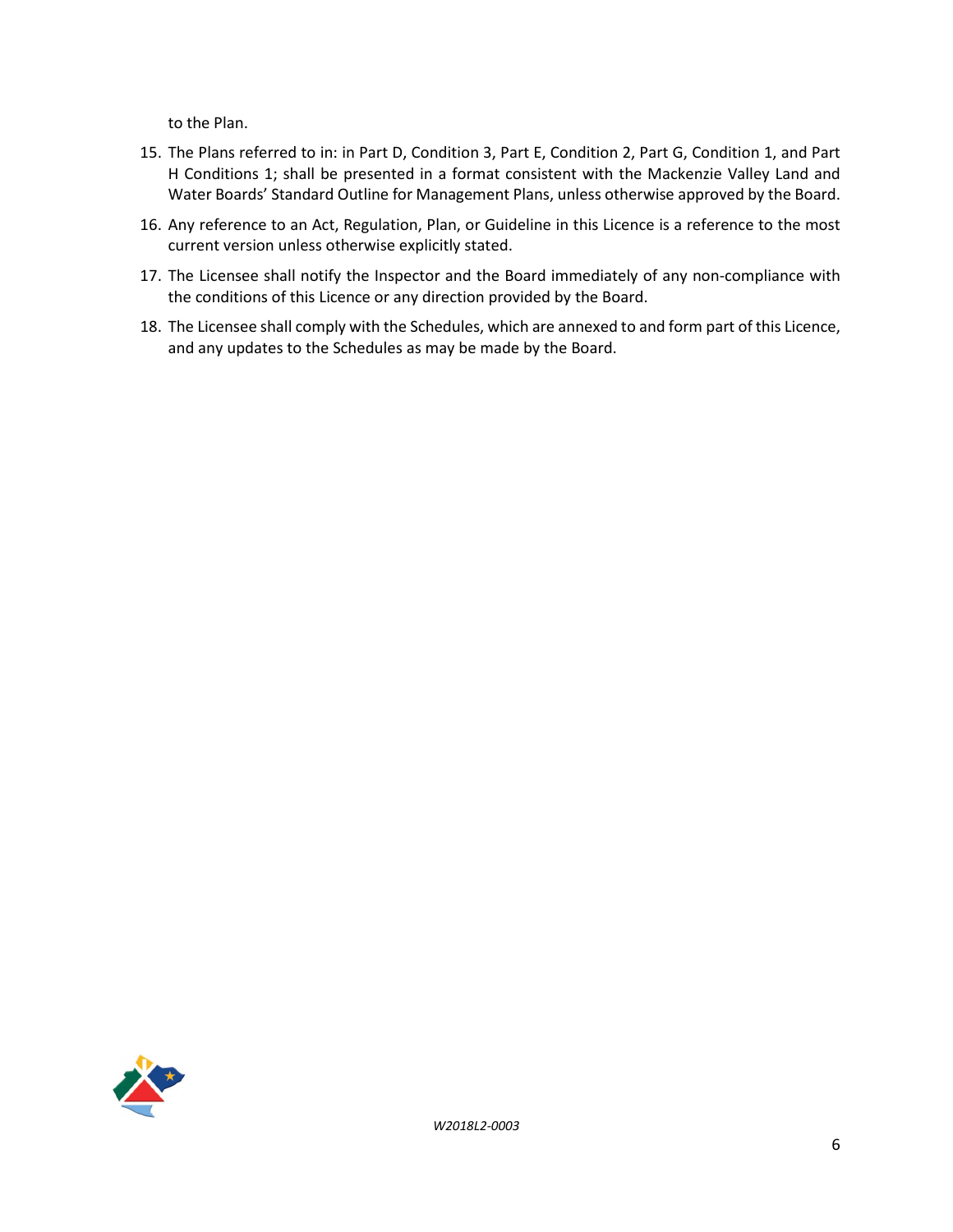#### **Part C: Conditions Applying to Security Deposits**

- 1. The Licensee shall post and maintain security deposits in accordance with Schedule 2.
- 2. Upon request of the Board, the Licensee shall submit an updated mine Reclamation liability estimate utilizing the current version of RECLAIM or another method acceptable to the Board.
- 3. The amount of the security deposit required by Part C, Condition 1 and Schedule 2 may be adjusted by the Board based on estimates of the current mine Reclamation liability referred to in Part C, Condition 2 of this Licence or based on such other information as may be available to the Board.
- 4. If the amount of the security deposit is adjusted by the Board as described under Part C, Condition 3, the Licensee shall post the revised amount with the Minister within 90 days of the Board giving notice of the revised amount.

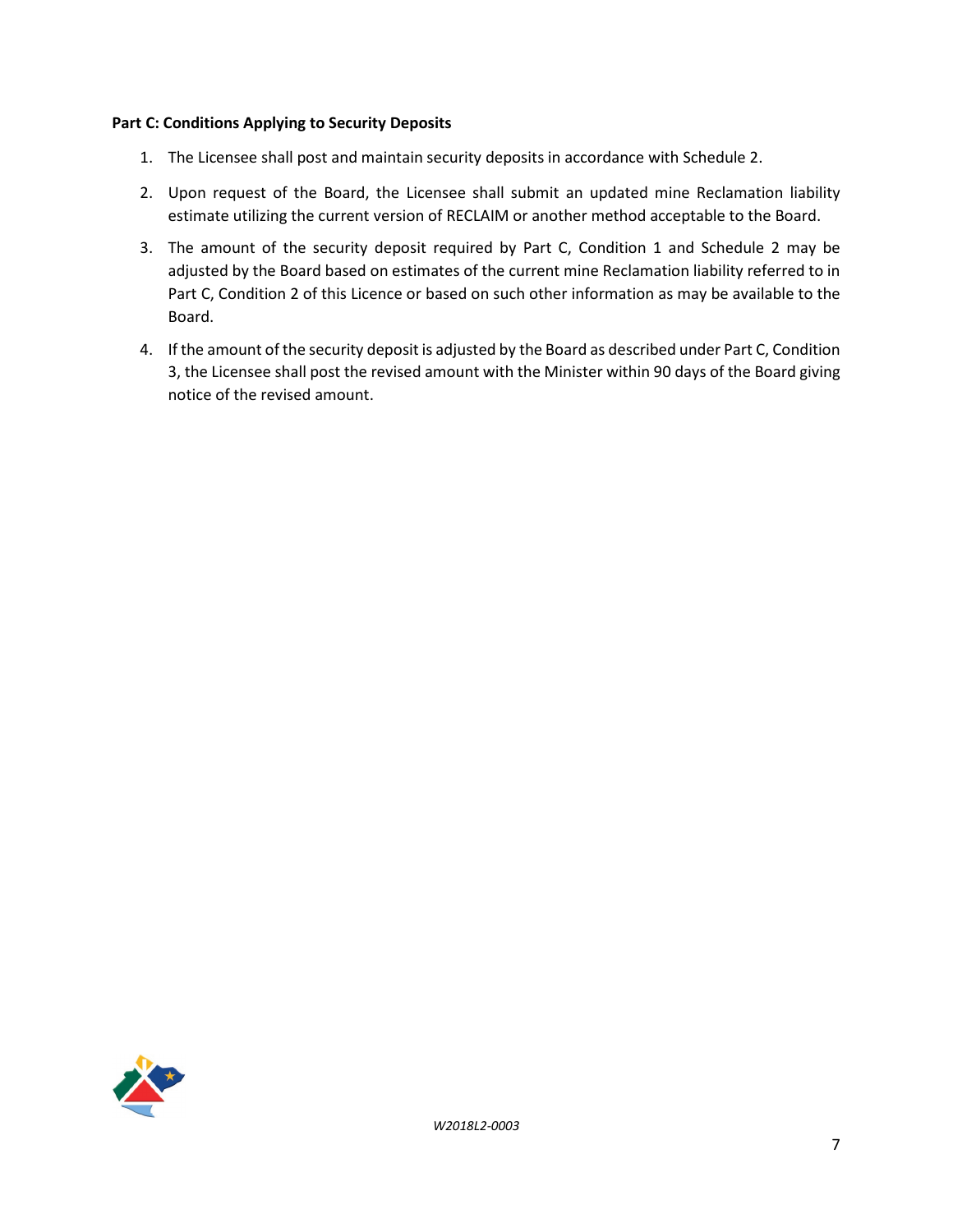#### **Part D: Conditions Applying to Water Use**

- 1. The Licensee may only withdraw up to a combined total of 299 $m<sup>3</sup>$  per day of Water for the Project, as defined in this Licence and the project defined in Water Licence W2018L2-0002.
- 2. The Licensee may only withdraw water from the Water Sources identified in the approved **Water Use Plan**, as specified in Part D, Condition 3.
- 3. A minimum of 60 days prior to the use of Water, the Licensee shall submit a **Water Use Plan** to the Board, for approval. The **Water Use Plan** shall contain the following information:
	- a. Name and location of the lake(s) to be used as a Water Source;
	- b. Anticipated daily withdrawal volumes and duration of use, including a comparison of the total water volume requested for use against the total water volume available;
	- c. Any available bathymetric information, including maximum depths;
	- d. Any available information on other water uses from the source(s).
- 4. In one ice-covered season, total water withdrawal from a single waterbody shall not exceed 10% of the available water volume calculated using the appropriate maximum expected ice thickness.
- 5. Prior to locating a Water intake in a fish-bearing Watercourse, the Licensee shall obtain written authorization for the location from an Inspector.
- 6. The Licensee shall construct and maintain the water intake(s) with a fish screen designed to prevent impingement and/or entrainment of fish.

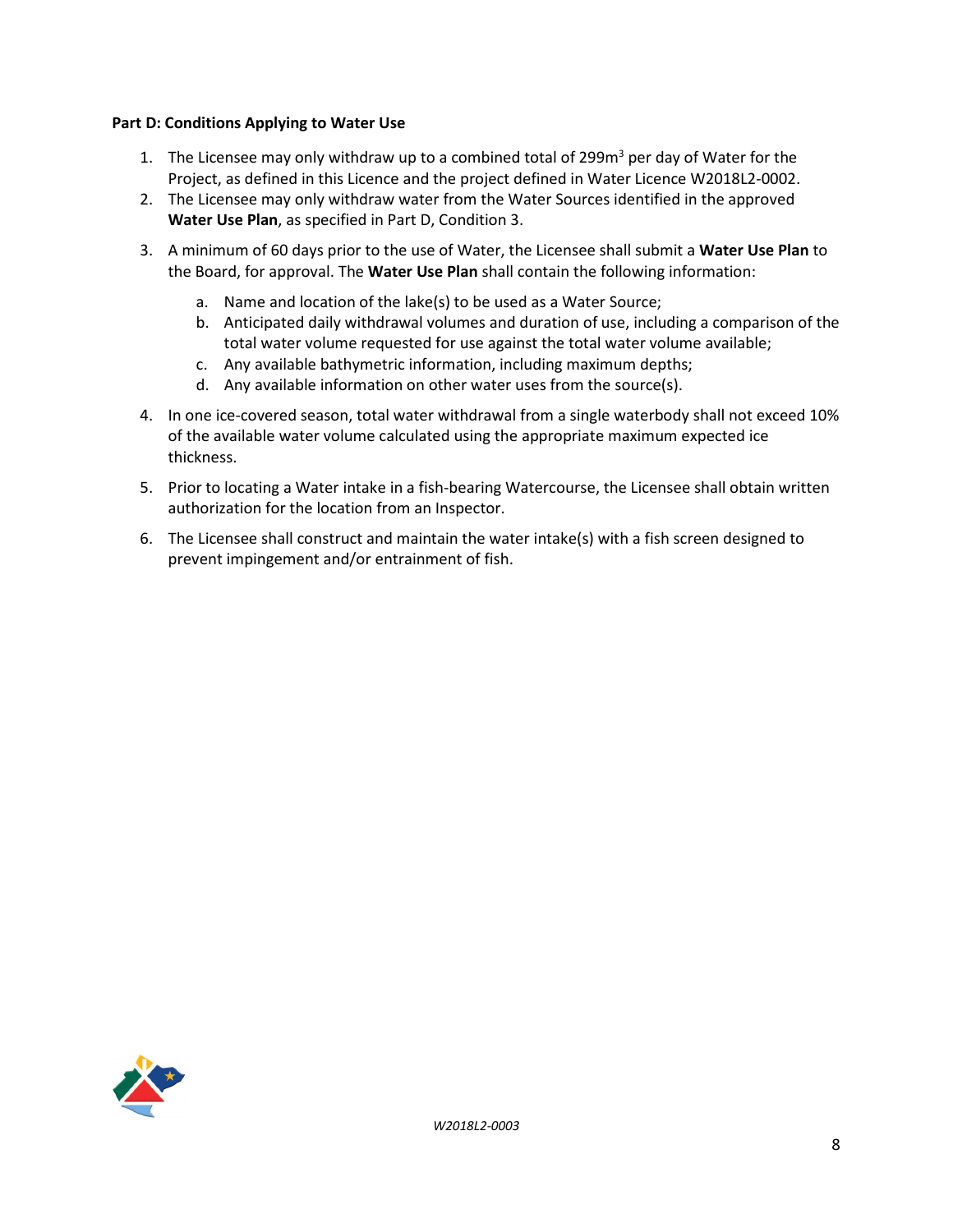#### **Part E: Conditions Applying to Construction**

- 1. At least ten days prior to Construction of any Engineered Structures facilities related to water use or Waste disposal for the Project, excluding Sumps, that are included in an approved Management Plan, the Licensee shall submit the following items to the Board: design drawings stamped by a Professional Engineer, a Construction schedule, and any information required under Part F, Condition 1 of this Licence that was not included in an approved Management Plan.
- 2. At least 90 days prior to the start of Construction, of any facilities related to water use or Waste disposal for the Project, excluding Sumps, that are not part of a Board-approved management plan, the Licensee shall submit a **Construction Plan** in accordance with Schedule 3, Condition 1 to the Board for approval.
- 3. A minimum of ten days prior to commencement of Construction, the Licensee shall provide written notification to an Inspector.
- 4. Within 90 days of completion of the Construction of Engineered Structures related to water use and Waste disposal for the Project, excluding the Construction of Sumps, the Licensee shall submit an As-built Report to the Board. The Report shall be prepared by a Professional Engineer and shall include: as-built drawings, documentation of field decisions that deviate from original plans, and any data used to support these decisions.

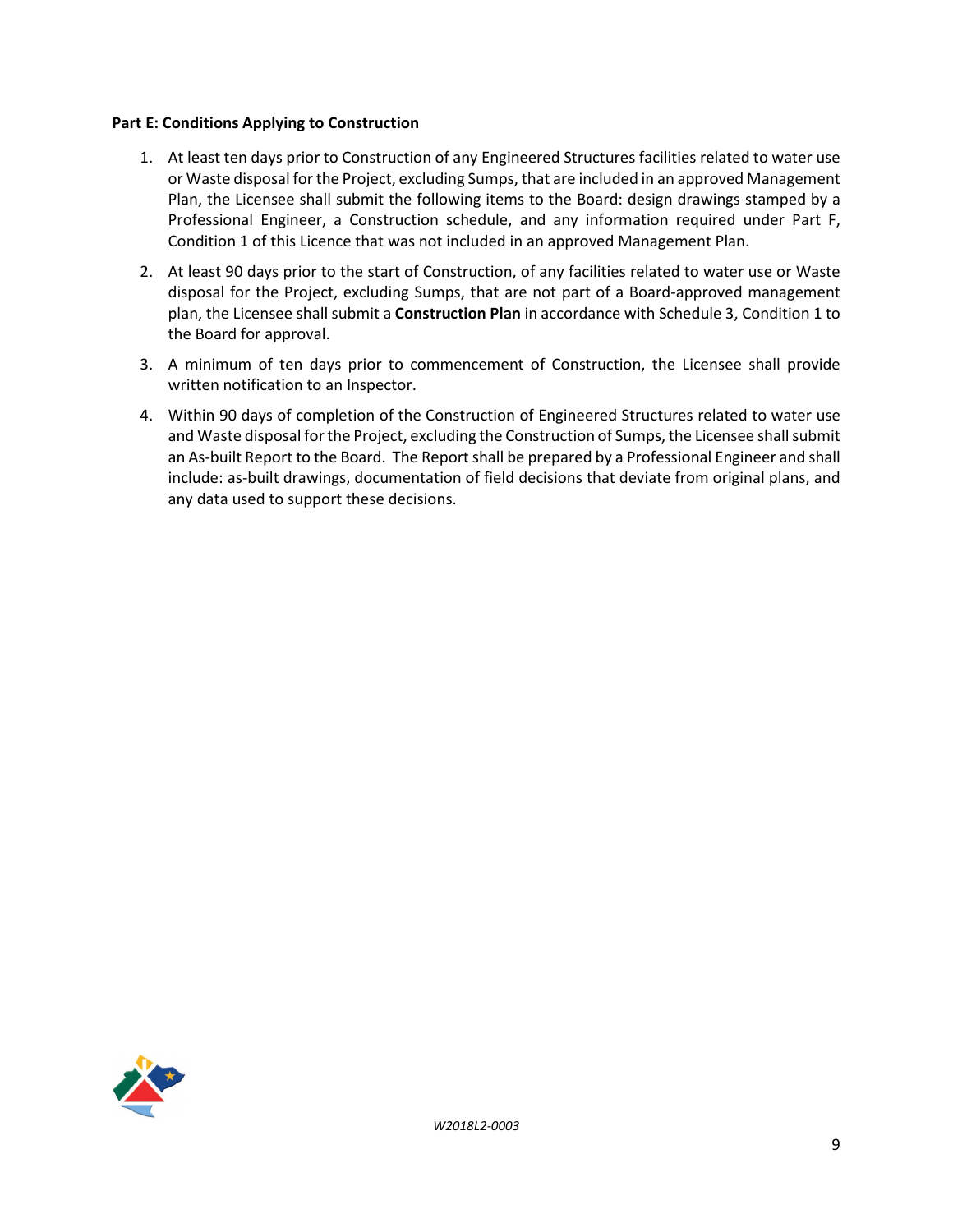#### **Part F: Conditions Applying to Modifications**

- 1. The Licensee may, without written approval from the Board, carry out Modifications to Engineered Structures related to water use or Waste disposal provided the following requirements are met:
	- a) the Licensee has notified the Board in writing of the proposed Modifications at least 45 days prior to beginning the Modifications;
	- b) the Modifications do not place the Licensee in contravention of either the Licence or the Act;
	- c) the Board has not, during the 45 days following notification of the proposed Modifications, informed the Licensee that review of the proposal will require more than 45 days;
	- d) the Board has not rejected the proposed Modifications; and
	- e) an Inspector has authorized the proposed Modifications and provided a letter of notification to the Board.
- 2. Modifications for which all of the conditions referred to in Part F, Condition 1, have not been met, may be carried out only with written approval from the Board.
- 3. Within 90 days of completion of Modifications referred to in Part F, Conditions 1 and 2 of this Licence, the Licensee shall provide as-built drawings stamped by a Professional Engineer to the Board.

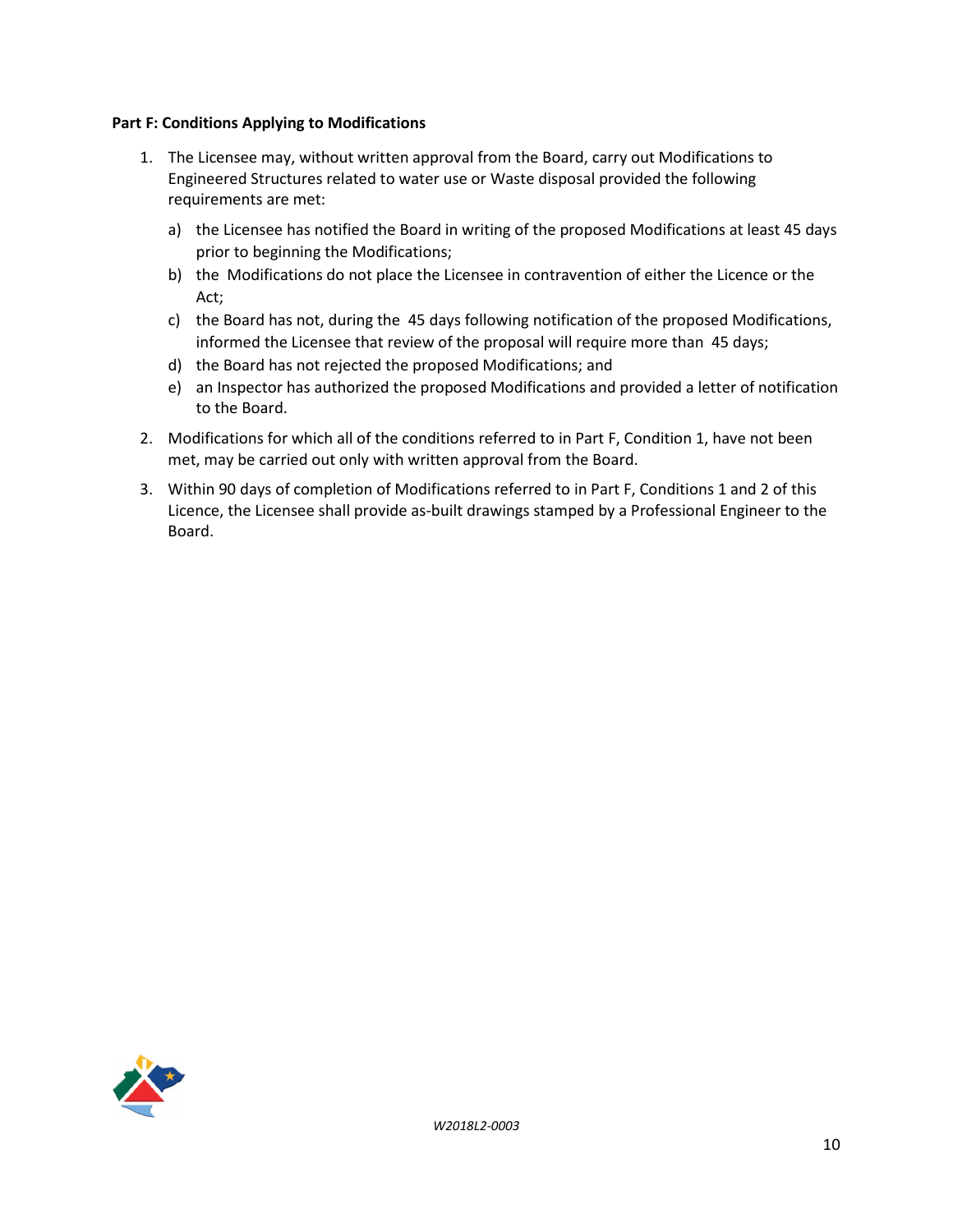## **Part G: Conditions Applying to Waste Disposal**

- 1. The Licensee shall dispose of all sewage and grey water as described in the approved **Waste Management Plan**.
- 2. The Licensee shall, not less than sixty (60) days prior to any use of water or deposit of Waste for mining undertakings, submit to the Board for approval a water balance for any basins or drainage water bodies which will or could receive Waste discharges.
- 3. Effluence Quality Criteria (EQC)
	- a) All water or Wastes from the Project that enters the Receiving Environment, including all Discharge from the Surveillance Network Program Stations 5-2, shall meet the following effluent quality requirements:

| <b>PARAMETER</b>              | <b>MAXIMUM AVERAGE</b><br><b>CONCENTRATION</b> | <b>MAXIMUM CONCENTRATION</b><br>OF ANY GRAB SAMPLE |
|-------------------------------|------------------------------------------------|----------------------------------------------------|
| <b>Total Ammonia</b>          | $12.0$ mg/L                                    |                                                    |
| <b>Total Arsenic</b>          | $0.1$ mg/L                                     | $0.2$ mg/L                                         |
| <b>Total Cadmium</b>          | $0.005$ mg/L                                   | $0.01$ mg/L                                        |
| <b>Total Copper</b>           | $0.1$ mg/L                                     | $0.2$ mg/L                                         |
| <b>Total Lead</b>             | $0.08$ mg/L                                    | $0.16$ mg/L                                        |
| <b>Total Nickel</b>           | $0.25$ mg/L                                    | $0.5$ mg/L                                         |
| <b>Total Zinc</b>             | $0.4$ mg/L                                     | $0.8$ mg/L                                         |
| <b>Total Suspended Solids</b> | 15.0 mg/L                                      | 30.0 mg/L                                          |
| Oil and Grease                | 5.0 $mg/L$                                     | $10.0$ mg/L                                        |

b) Any water or Waste from the Project that enters the Receiving Environment shall have a pH between 6.0 and 9.5, and no visible sheen of oil and grease.

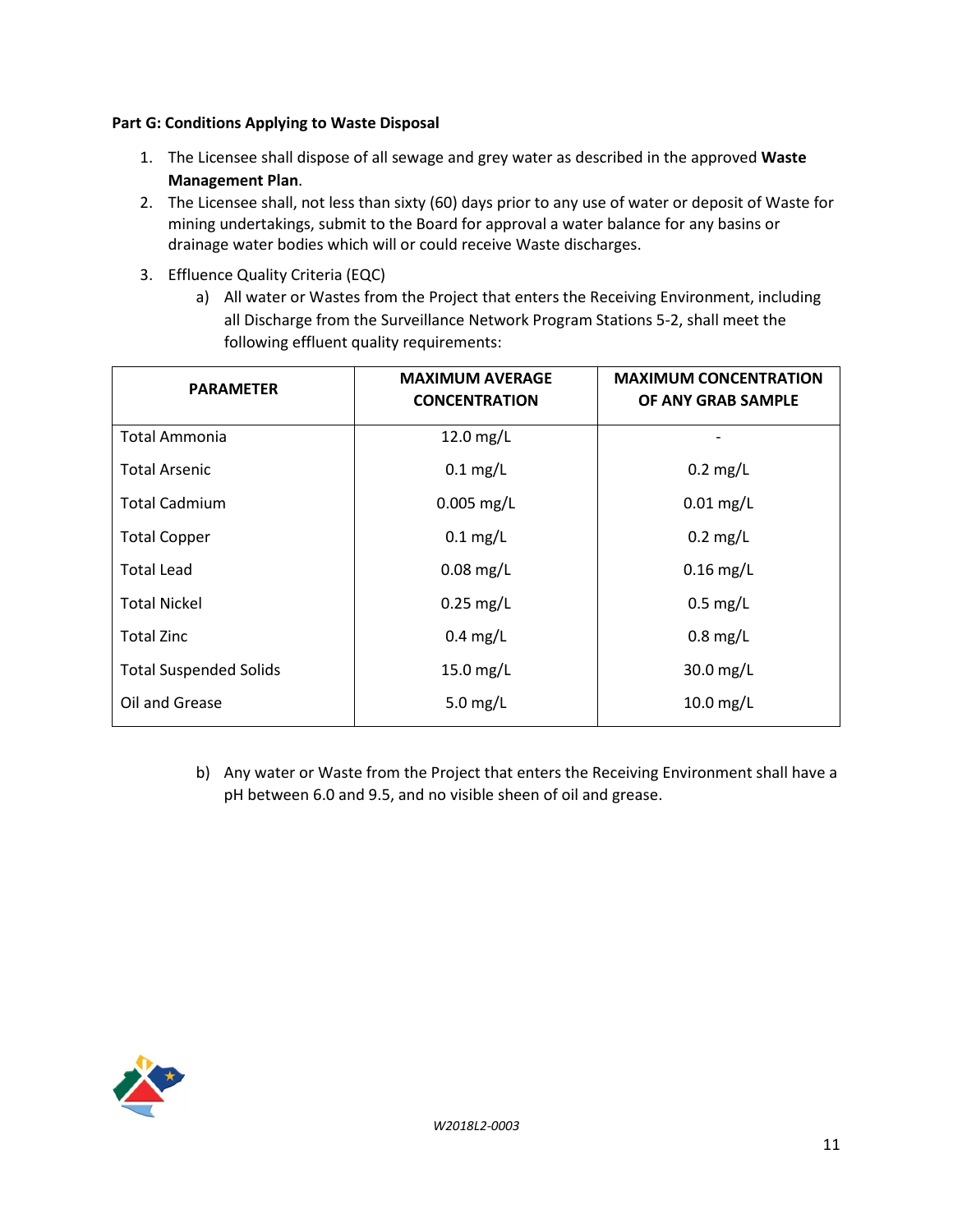### **PART H: Conditions Applying to Contingency Planning**

- 1. The Licensee shall review and update the Board-approved **Spill Contingency Plan** as necessary to reflect changes in operation and technology, as well as 60 days prior to the Construction. Any proposed updates shall be in accordance with Indian and Northern Affair Canada's *Guidelines for Spill Contingency Planning*, 2007, or subsequent editions, and shall be submitted to the Board for approval.
- 2. If, during the period of this Licence, an Unauthorized Discharge occurs or is foreseeable, the Licensee shall:
	- a) implement the **Spill Contingency Plan**;
	- b) report the incident immediately via the 24 Hour Spill Reporting Line (867) 920-8130 in accordance with the instructions contained in the Spill Report Form NWT 1752/0593 or subsequent editions;
	- c) report each spill and Unauthorized Discharge to an Inspector within 24 hours; and
	- d) submit a detailed report to the Board and an Inspector not later than thirty (30) days after initially reporting the event.
- 3. All Unauthorized Discharges of water or Waste shall be reclaimed to the satisfaction of an Inspector.

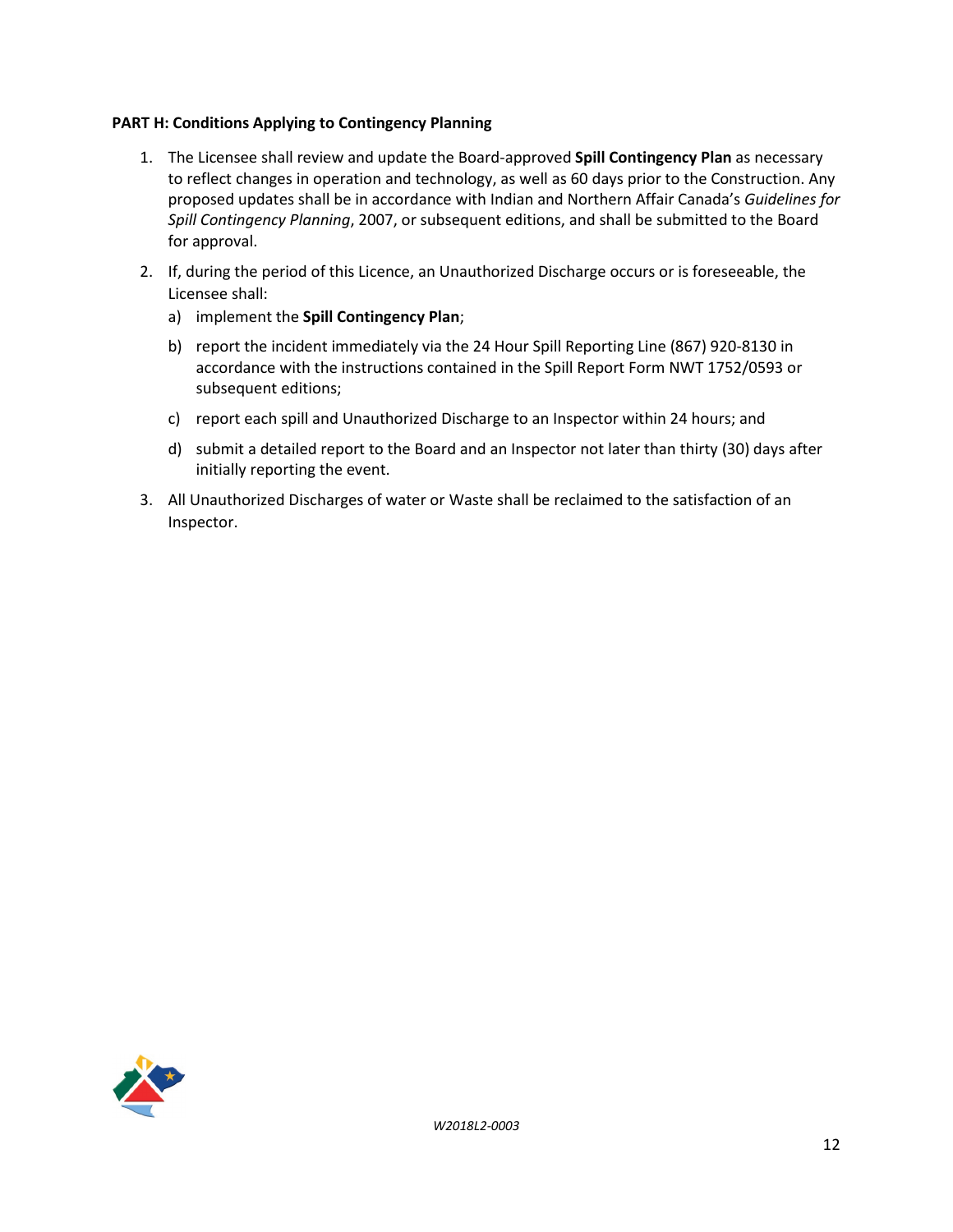#### **PART I: Conditions Applying to Closure and Reclamation**

- 1. The Licensee shall submit a **Closure and Reclamation Plan** for the Project and shall revise the Closure and Reclamation Plan as directed by the Board and submit the revised Plan to the Board for approval. The Plan shall be in accordance with the Mackenzie Valley Land and Water Board and Aboriginal Affairs and Northern Development Canada's *Guidelines for the Closure and Reclamation of Advanced Mineral Exploration and Mine Sites in the Northwest Territories.*
- 2. The Licensee shall operate in accordance with the approved **Closure and Reclamation Plan** approved by the Board and shall endeavor to carry out progressive reclamation as soon as is reasonably practicable.

#### **Wek'èezhìi Land and Water Board**

Anneti Jotela

marley

**Witness Chair**

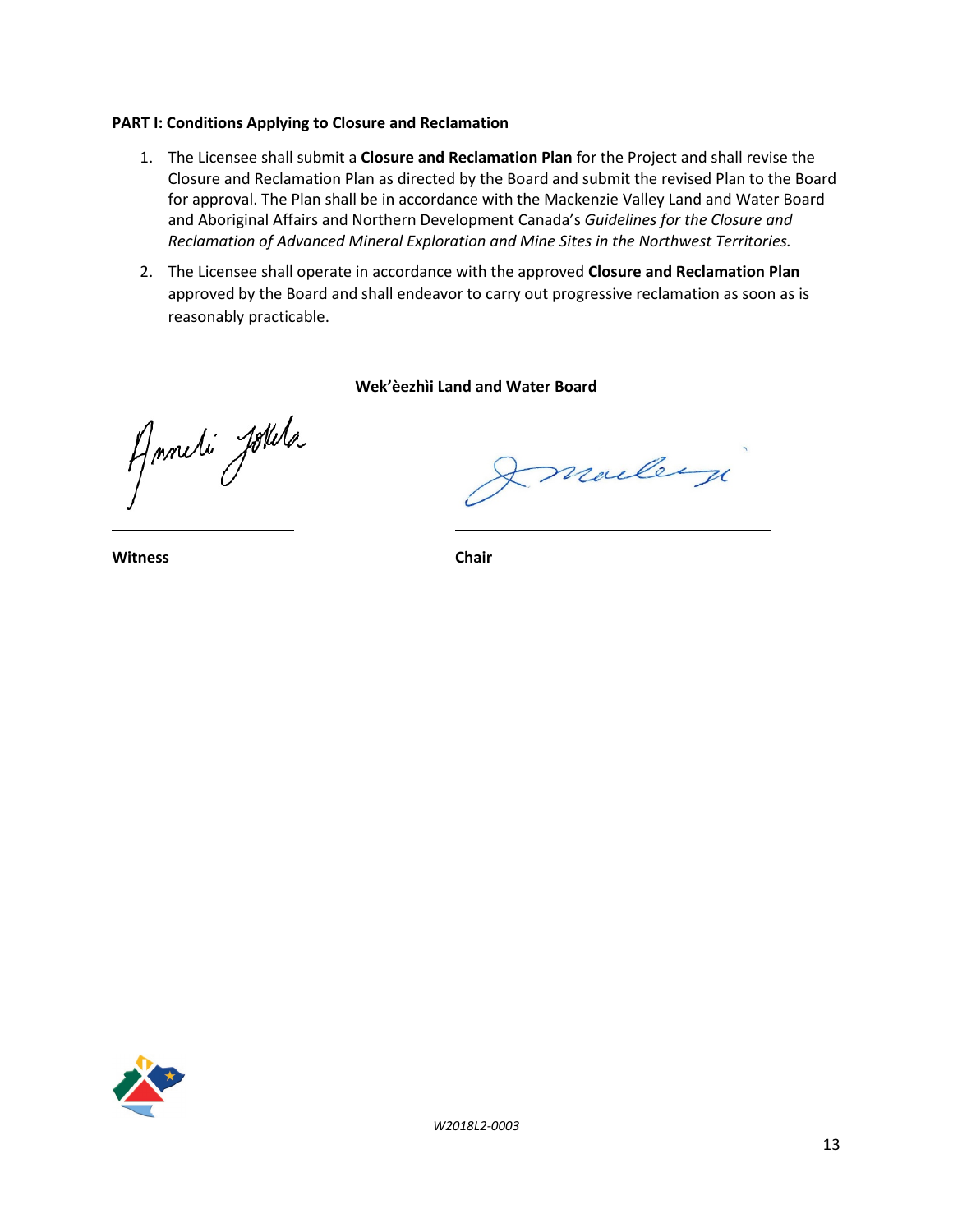## **Annex A**

## **Schedule 1**

## **Part B: General Conditions**

1. The **Annual Report** referred to in Part B, Condition 9 shall include, but not be limited to, the following information:

Measuring and Reporting on Water and Waste:

- a) the monthly and annual quantities in cubic metres of water obtained from each source for drilling and for camp use;
- b) the monthly and annual quantities in cubic metres of each type of Discharge of Water or Waste d and the location to which each Waste was discharged;
- c) the location of sumps and a description of any materials deposited within them;
- d) tabular and graphical summaries of all data and information generated under the Surveillance Network Program and graphical summaries of parameters in the effluent quality criteria under Part G at the points of compliance (SNP stations 5-2s) in an electronic format acceptable to the Board. The Licensee shall provide raw data in electronic form upon request by the Board;

Management Plans and Activities:

- e) a summary of any revisions to the approved:
	- a. **Water Use Plan** referred to in Part D, Condition 3;
	- b. **Construction Plan** referred to in Part E, Condition 2;
	- c. **Waste Management Plan** referred to in Part G, Condition 1;
	- d. **Spill Contingency Plan** referred to in Part H, Condition 1;
- f) a summary of exploration and development activities as they relate to water use and Waste disposal;
- g) a summary of Modifications in accordance with Part F of this Licence and/or major maintenance work carried out on any water or Waste management facilities;
- h) a summary of Construction activities completed and planned activities for the upcoming year;
- i) a summary of any studies requested by the Board that relate to Waste management, water use, or Closure and Reclamation and a brief description of any future studies planned by the Licensee;

Spills and Unauthorized Discharges:

- j) a list and description, including volumes, of all Unauthorized Discharges and summaries of follow-up action taken;
- k) an outline of any spill training and communications exercises carried out;

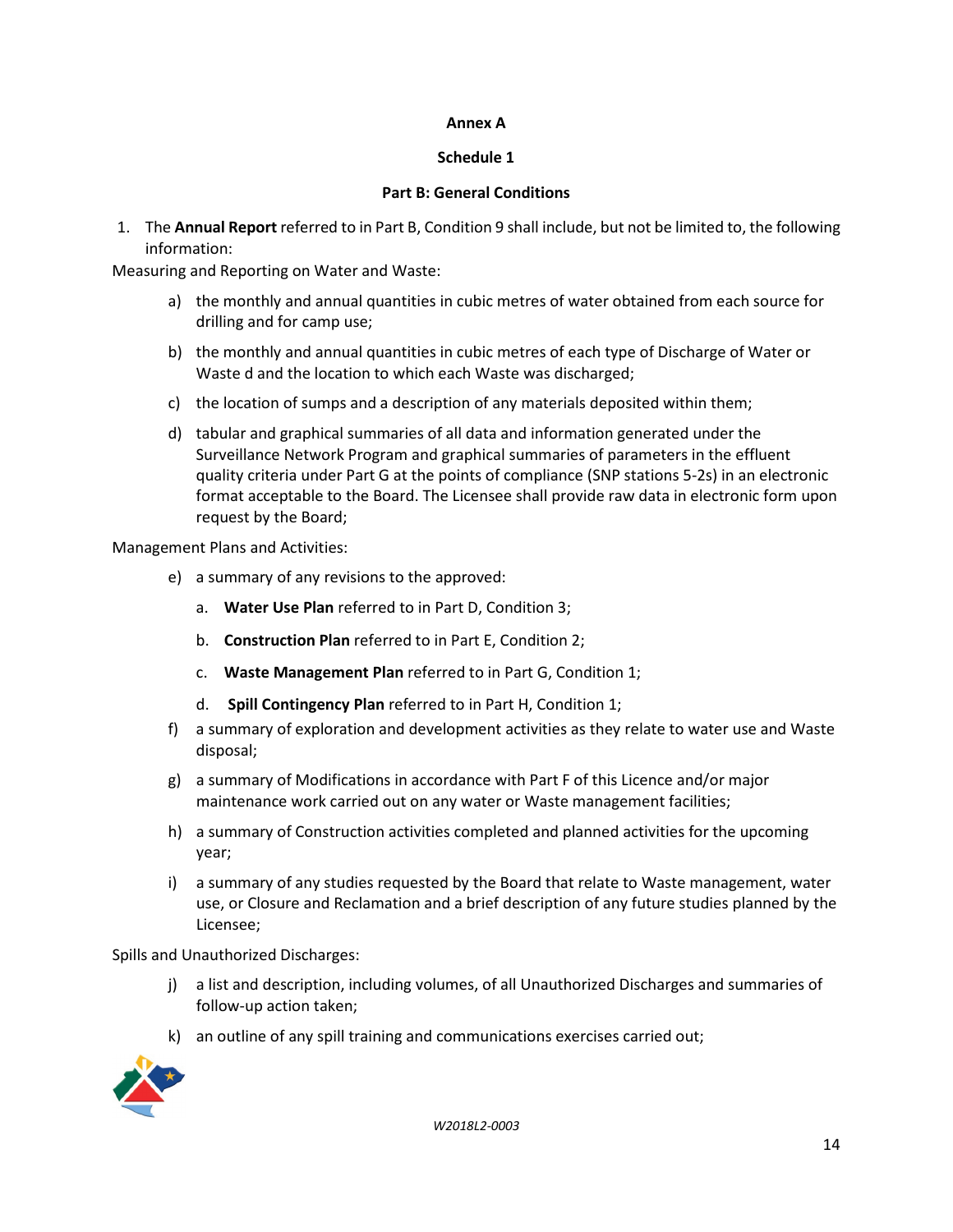Closure and Reclamation:

- l) a summary of any revisions to the approved **Closure and Reclamation Plan**;
- m) a summary of any Closure and Reclamation work undertaken during the year and an outline of any work anticipated for the next year;

Other Reporting Requirements:

- n) any other details on water use or Waste disposal requested by the Board by November 1st of the year bring reported;
- o) a list of the techniques that will be used to analyze samples collected under the attached Surveillance Network Program during the upcoming year.

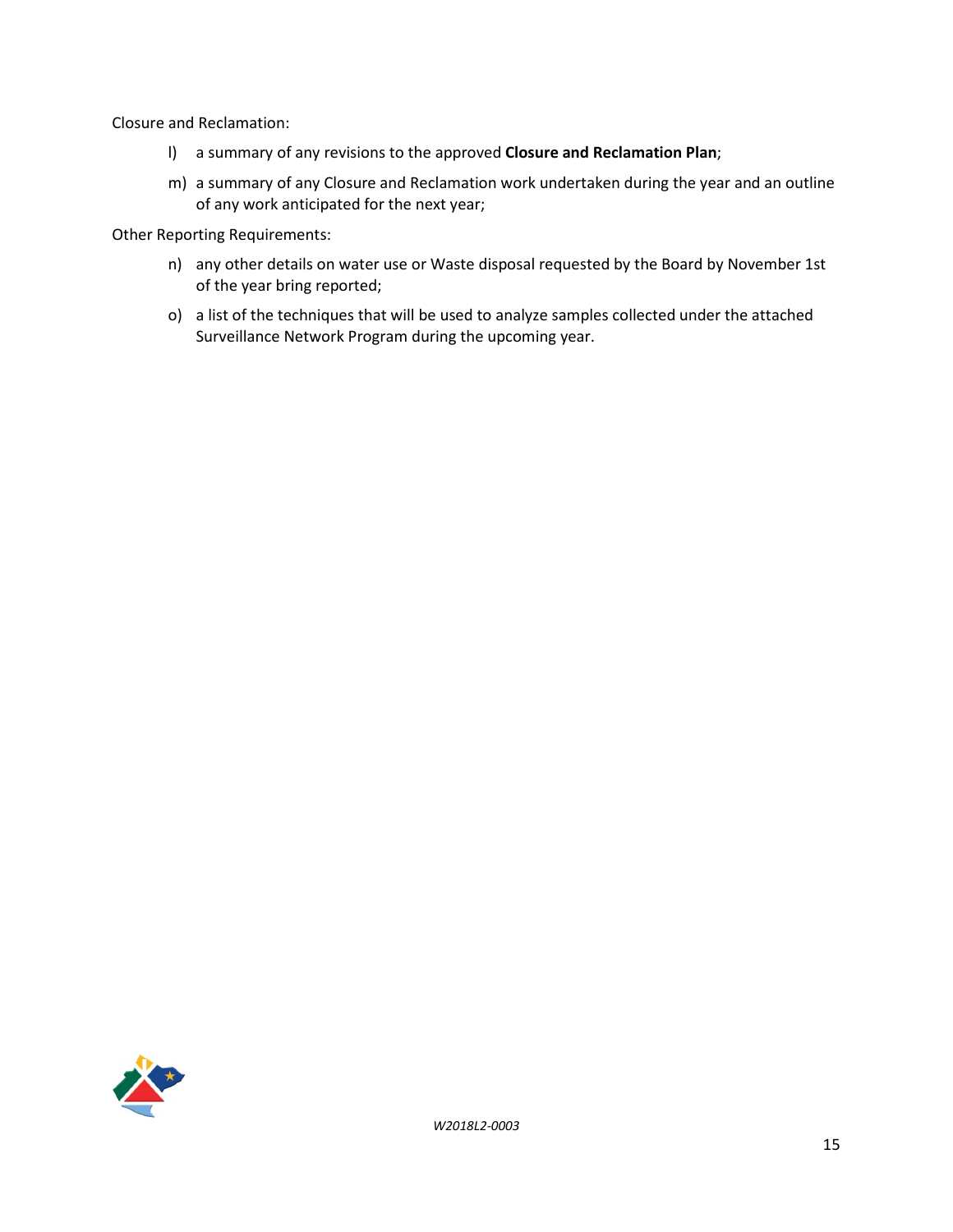## **Schedule 2**

## **Part C: Conditions Applying to Security Deposits**

1. Prior to the use of water for mineral exploration undertakings or the disposal of Waste, the Licensee shall have posted and shall maintain a security deposit in the amount of \$110,078 pursuant to Section 35(1) of the Act and Part C of this Licence.

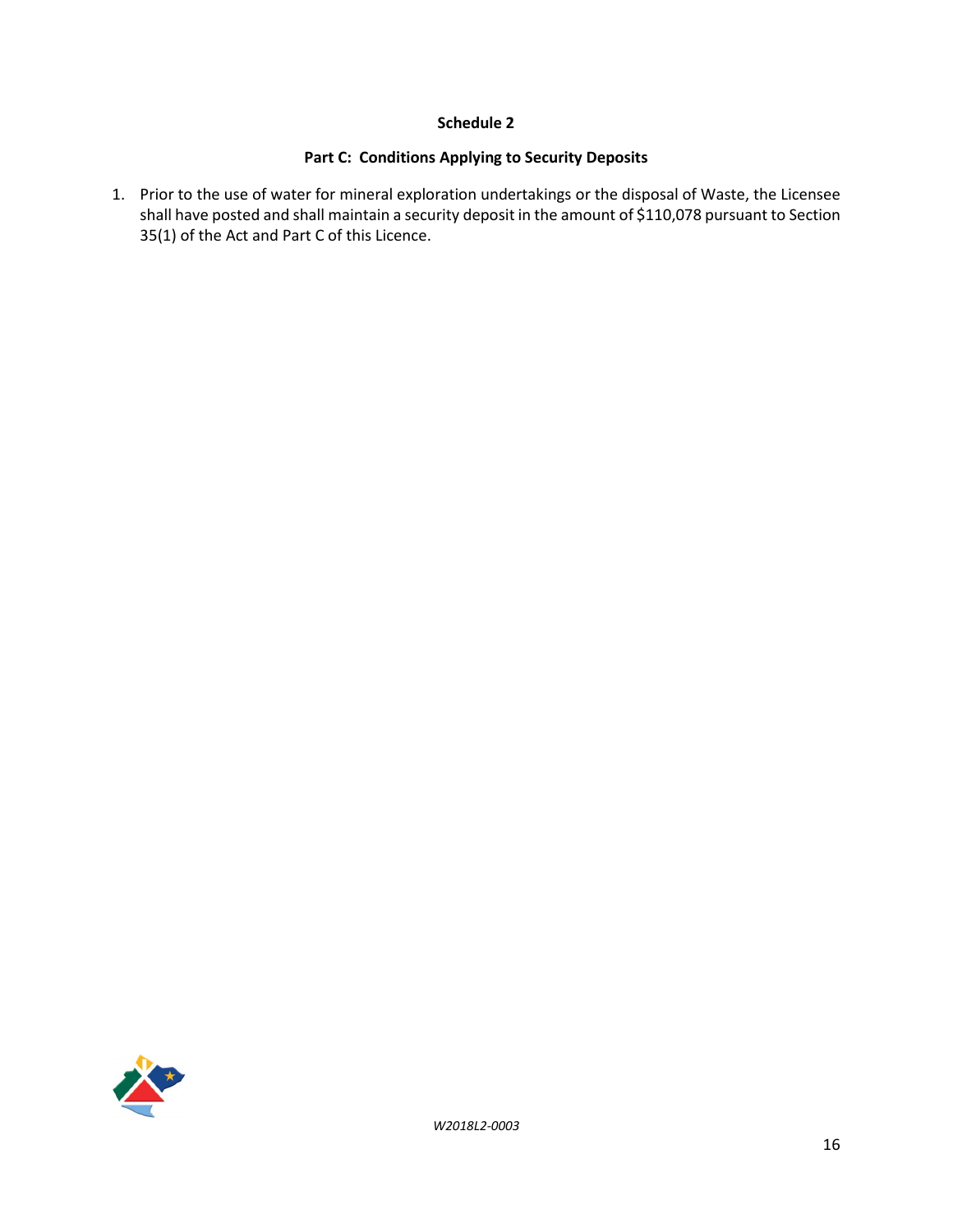#### **Schedule 3**

### **Part E: Conditions Applying to Construction**

- 1. A **Construction Plan** referred to in Part E, Condition 2 shall include, but not be limited to, the following information:
	- a) a description of the facilities to be constructed;
	- b) the proposed location for the structures;
	- c) any potential impacts to the Receiving Environment;
	- d) a description of any monitoring including, but not limited to, sampling locations, parameters measured and frequencies of sampling to be carried out to determine impacts to the Receiving Environment;
	- e) a detailed description of any measures used to prevent or mitigate impacts to the Receiving Environment;
	- f) schedule for the Construction; and
	- g) drawings of engineered structures stamped by a Professional Engineer.

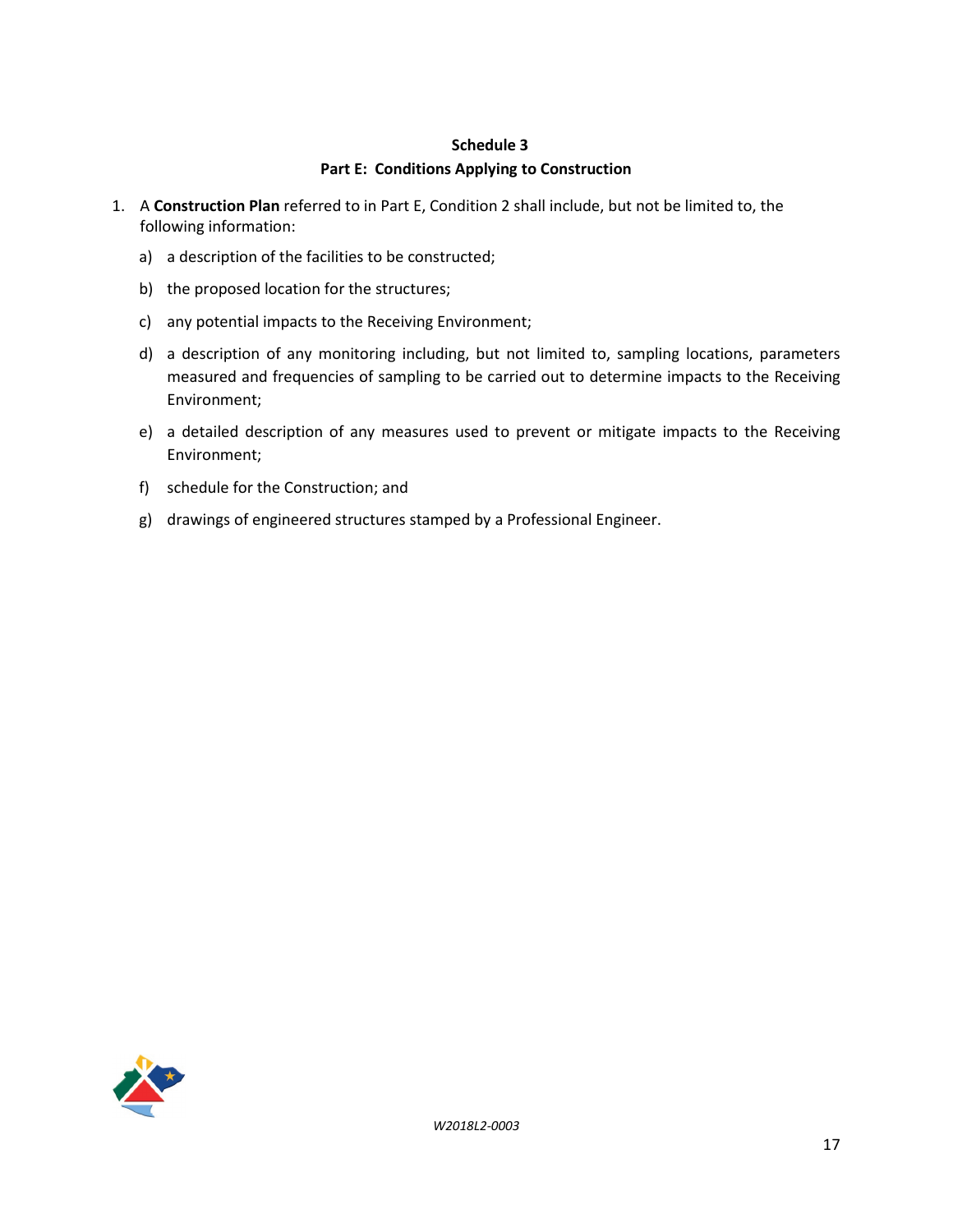

### **SURVEILLENCE NETWORK PROGRAM**

#### **Annexed to Water Licence W2018L2-0003**

| LICENSEE:                                                              | Nighthawk Gold Corp. |
|------------------------------------------------------------------------|----------------------|
| <b>LICENCE NUMBER:</b>                                                 | W2018L2-0003         |
| <b>EFFECTIVE DATE OF LICENSE:</b>                                      | February 15, 2019    |
| <b>EFFECTIVE DATE OF SURVEILLANCE NETWORK</b><br><b>PROGRAM (SNP):</b> | February 15, 2019    |

## **A. Surveillance Network Program Description and Sampling Requirements**

1. Location of sampling sites and specific monitoring requirements are as follows (locations are UTM coordinates, NAD 83 Zone 11W, unless otherwise stated):

#### **Surveillance Network Program (SNP) Station 5-1 (temporarily inactive)**

| Description:                | Inflow to Minewater Settling Pond (Adit)                                                                                                                                                                                                                                                                                         |
|-----------------------------|----------------------------------------------------------------------------------------------------------------------------------------------------------------------------------------------------------------------------------------------------------------------------------------------------------------------------------|
| Location:                   | <b>Minewater Settling Pond</b>                                                                                                                                                                                                                                                                                                   |
| Sampling Frequency:         | Monthly during operations and once prior to Discharge from the<br>Minewater Settling Pond to the Receiving Environment                                                                                                                                                                                                           |
| <b>Sampling Parameters:</b> | Total Metals <sup>1</sup> , Total Ammonia, Total Suspended Solids, pH,<br>Conductivity                                                                                                                                                                                                                                           |
| Rationale:                  | To understand the water quality of the water in the adit.<br>The settling pond is located in the vicinity of the portal and is<br>generally dry (Photograph 1) other than for minor amounts of<br>pooling that occur during times of precipitation and snowmelt.<br>Water in the adit is now sampled directly as station 5-8 and |

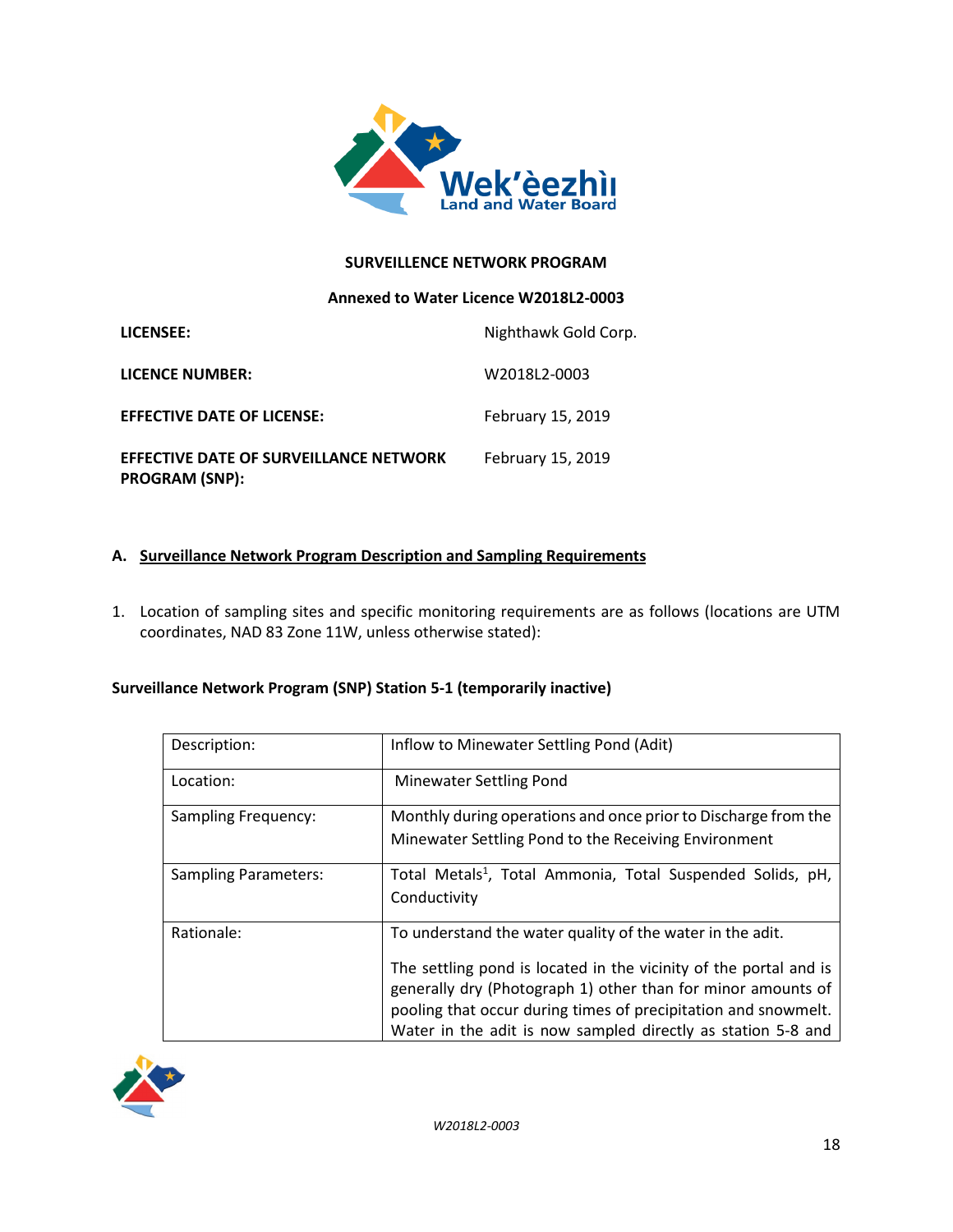| Nighthawk is not currently discharging Minewater from the adit     |
|--------------------------------------------------------------------|
| into the settling pond since Damoti is in temporary closure. If    |
| water is discharged to the settling pond, this SNP station will be |
| reactivated.                                                       |
|                                                                    |
|                                                                    |

# **Surveillance Network Program (SNP) Station 5-2 (active)**

| Description:               | <b>Outflow from Minewater Settling Pond</b>                                                                                                                                                                                                                                                                                                                                                                                                                                                             |
|----------------------------|---------------------------------------------------------------------------------------------------------------------------------------------------------------------------------------------------------------------------------------------------------------------------------------------------------------------------------------------------------------------------------------------------------------------------------------------------------------------------------------------------------|
| Location:                  | <b>Minewater Settling Pond</b>                                                                                                                                                                                                                                                                                                                                                                                                                                                                          |
| <b>Sampling Frequency:</b> | Once prior to Discharge of Minewater from the Minewater<br>Settling Pond and weekly during Discharge of Minewater from<br>the Minewater Settling Pond                                                                                                                                                                                                                                                                                                                                                   |
| Sampling Parameters:       | Total Metals <sup>1</sup> , Total Ammonia, Total Suspended Solids, pH,<br>Conductivity, Oil and Grease                                                                                                                                                                                                                                                                                                                                                                                                  |
|                            |                                                                                                                                                                                                                                                                                                                                                                                                                                                                                                         |
| Rationale:                 | To confirm that the water quality of the effluent is adequate<br>for Discharge. The settling pond is located in the vicinity of the<br>portal and is generally dry (Photograph 1) other than for minor<br>amounts of pooling that occur during times of precipitation<br>and snowmelt. Nighthawk is not currently discharging adit<br>groundwater into the settling pond since Damoti is in<br>temporary closure. If water is discharged to the settling pond,<br>this SNP station will be reactivated. |

## **Surveillance Network Program (SNP) Station 5-3 (active)**

| Description:                | Water intake from Damoti Lake                                                                                                                                                                                                                           |
|-----------------------------|---------------------------------------------------------------------------------------------------------------------------------------------------------------------------------------------------------------------------------------------------------|
| Location:                   | Damoti Camp Location                                                                                                                                                                                                                                    |
| <b>Sampling Frequency:</b>  | Monthly during operations                                                                                                                                                                                                                               |
| <b>Sampling Parameters:</b> | Turbidity, pH, Conductivity, Total Coliforms, Escherichia coli                                                                                                                                                                                          |
| Rationale:                  | To determine the potability of Damoti Lake water, the<br>regulation of which falls within the jurisdiction of the Stanton<br>Regional Health Board. Nighthawk is not currently pumping<br>water for camp purposes since Damoti is in temporary closure. |

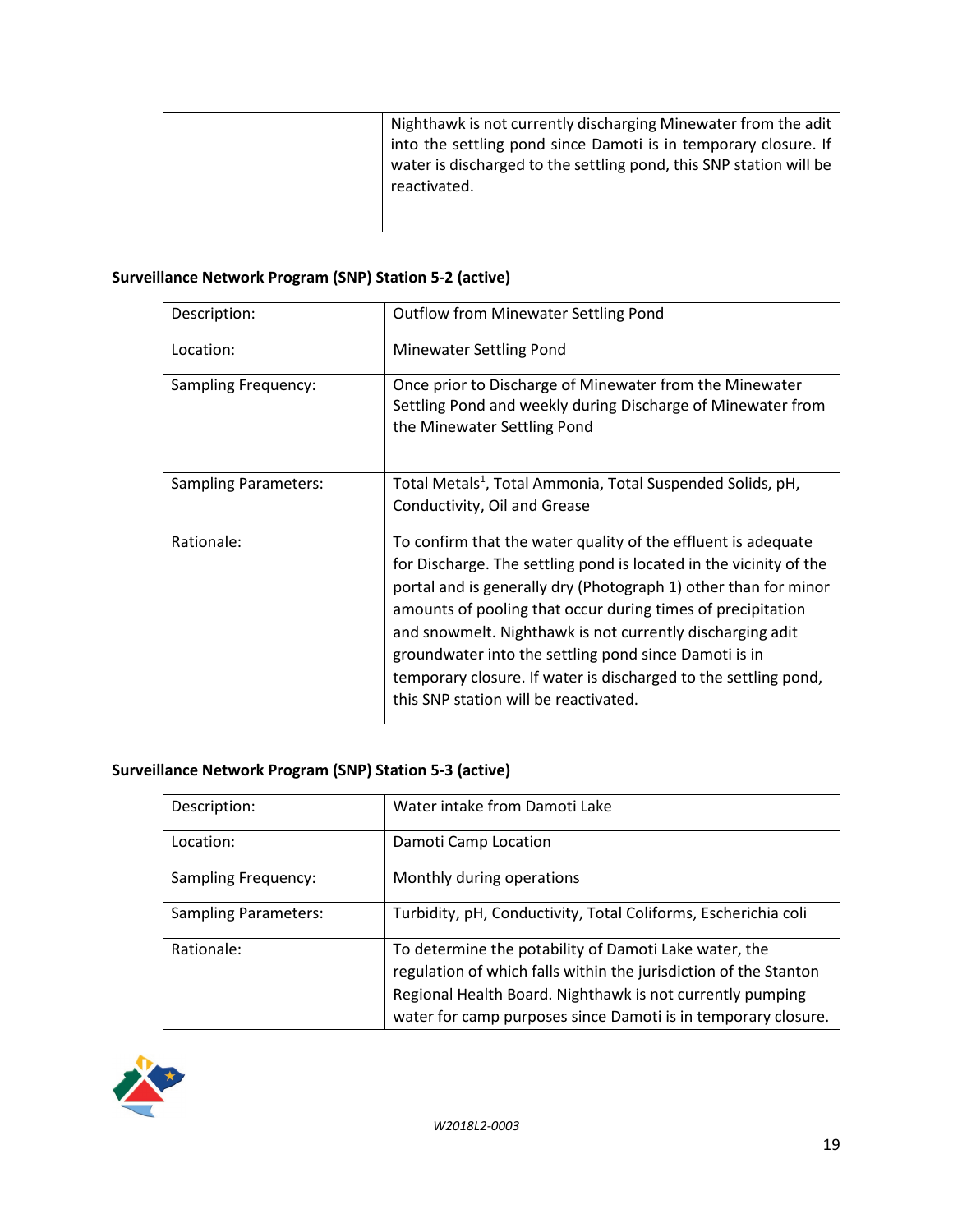| I If the Damoti is used for camp operations and water is taken |
|----------------------------------------------------------------|
| I from Damoti Lake, this station will be re-activated.         |

# **Surveillance Network Program (SNP) Station 5-4 (active)**

| Description:                | Inflow from Wetlands into Lardass Lake                                                                                              |                   |
|-----------------------------|-------------------------------------------------------------------------------------------------------------------------------------|-------------------|
| Location:                   | Easting: 591831                                                                                                                     | Northing: 7113652 |
| <b>Sampling Frequency:</b>  | Once prior to Discharge and weekly during Discharge                                                                                 |                   |
| <b>Sampling Parameters:</b> | Total Metals <sup>1</sup> ,<br>Dissolved Metals <sup>2</sup> , Total Ammonia, Total<br>Suspended Solids, Sulphate, pH, Conductivity |                   |
| Rationale:                  | To monitor downstream effects of Discharges from the<br><b>Minewater Settling Pond</b>                                              |                   |

## **Surveillance Network Program (SNP) Station 5-5 (active)**

| Description:                | Lardass Lake                                                                                     |                   |
|-----------------------------|--------------------------------------------------------------------------------------------------|-------------------|
| Location:                   | Easting: 591760                                                                                  | Northing: 7113646 |
| <b>Sampling Frequency:</b>  | Monthly during periods of Discharge                                                              |                   |
| <b>Sampling Parameters:</b> | Total Metals <sup>1</sup> , Total Ammonia, Total Suspended Solids,<br>Sulphate, pH, Conductivity |                   |
| Rationale:                  | To monitor downstream effects of Discharges from the<br><b>Minewater Settling Pond</b>           |                   |

## **Surveillance Network Program (SNP) Station 5-6 (active)**

| Description:                | <b>Runoff from Ore Rock Pile</b>                                                 |                   |
|-----------------------------|----------------------------------------------------------------------------------|-------------------|
| Location:                   | Easting: 591873                                                                  | Northing: 7113870 |
| <b>Sampling Frequency:</b>  | Once in spring and once in fall, or at the Inspector's request                   |                   |
| <b>Sampling Parameters:</b> | Total Metals <sup>1</sup> , Dissolved Metals <sup>2</sup> , Total Ammonia, Total |                   |
|                             | Suspended Solids, Sulphate, pH, Conductivity                                     |                   |

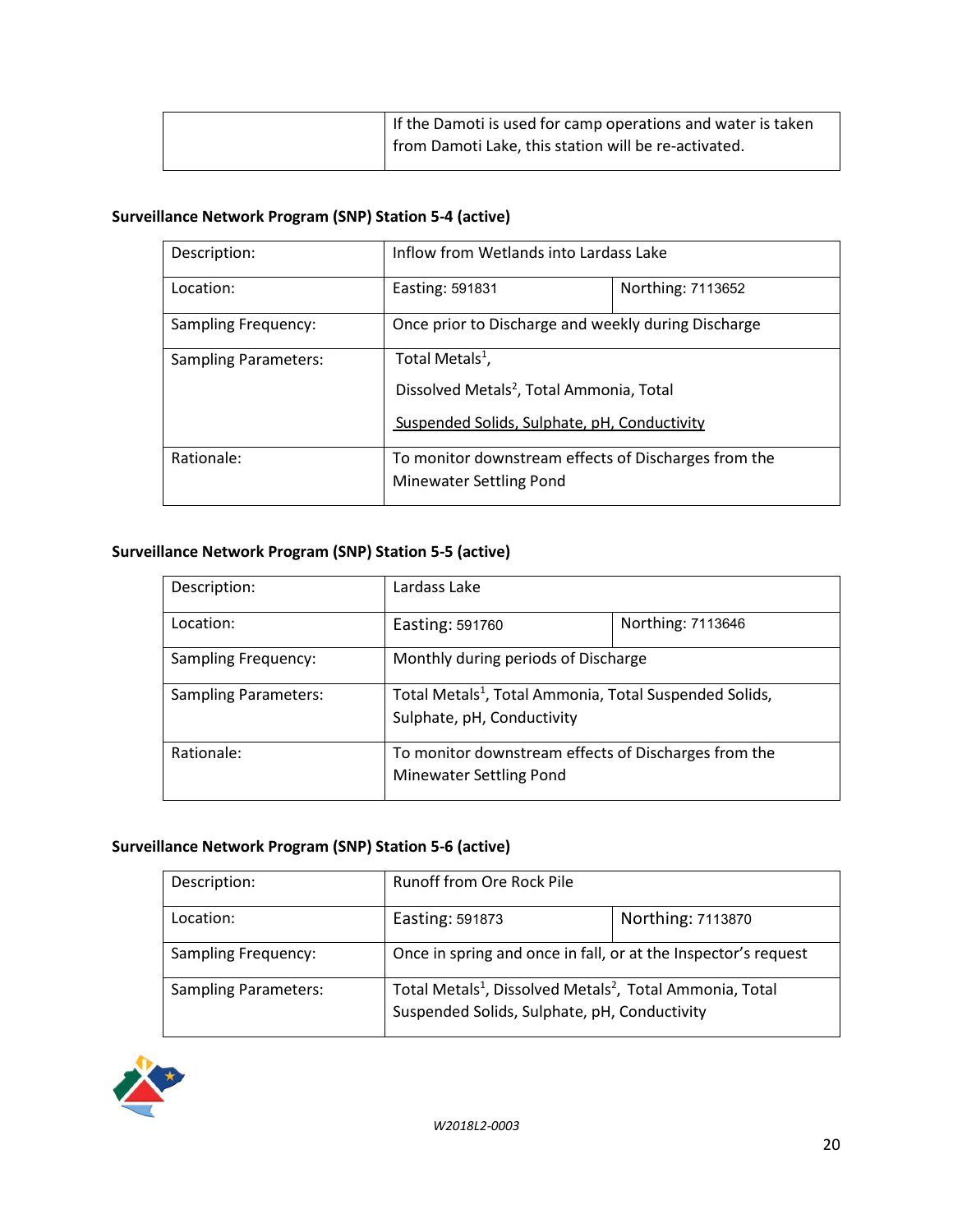| Rationale: | To monitor water quality of runoff from piles; monitor for |
|------------|------------------------------------------------------------|
|            | acid/alkaline rock drainage and/or metal leaching          |

# **Surveillance Network Program (SNP) Station 5-7 (active)**

| Description:                | <b>Runoff from Waste Rock Pile</b>                                                                              |                   |
|-----------------------------|-----------------------------------------------------------------------------------------------------------------|-------------------|
| Location:                   | Easting: 591896                                                                                                 | Northing: 7113903 |
| <b>Sampling Frequency:</b>  | Once in spring and once in fall, or at the Inspector's request                                                  |                   |
| <b>Sampling Parameters:</b> | Total Metals <sup>1</sup> , Total Ammonia, Total Suspended Solids,<br>Sulphate, pH, Conductivity                |                   |
| Rationale:                  | To monitor water quality of runoff from piles; monitor for<br>acid/alkaline rock drainage and/or metal leaching |                   |

## **Surveillance Network Program (SNP) Station 5-8 (active)**

| Description:                | Damoti Lake Site Decline Ramp (Minewater pooled at entrance<br>of Adit)                          |                   |
|-----------------------------|--------------------------------------------------------------------------------------------------|-------------------|
| Location:                   | Easting: 591864                                                                                  | Northing: 7113986 |
| <b>Sampling Frequency:</b>  | Once in spring (freshet) and once in fall, and at the Inspector's<br>request.                    |                   |
| <b>Sampling Parameters:</b> | Total Metals <sup>1</sup> , Total Ammonia, Total Suspended Solids,<br>Sulphate, pH, Conductivity |                   |
| Rationale:                  | To monitor the water quality in the Decline Ramp (Adit)                                          |                   |

## **Surveillance Network Program (SNP) Station 5-9 (active)**

| Description:                | Pool of standing water immediately west of waste rock pile                    |                   |
|-----------------------------|-------------------------------------------------------------------------------|-------------------|
| Location:                   | Easting: 591893                                                               | Northing: 7113982 |
| <b>Sampling Frequency:</b>  | Once in spring (freshet) and once in fall, and at the Inspector's<br>request. |                   |
| <b>Sampling Parameters:</b> | Total Metals <sup>1</sup> , Total Ammonia, Total Suspended Solids,            |                   |
|                             | sulphate, pH, Conductivity                                                    |                   |

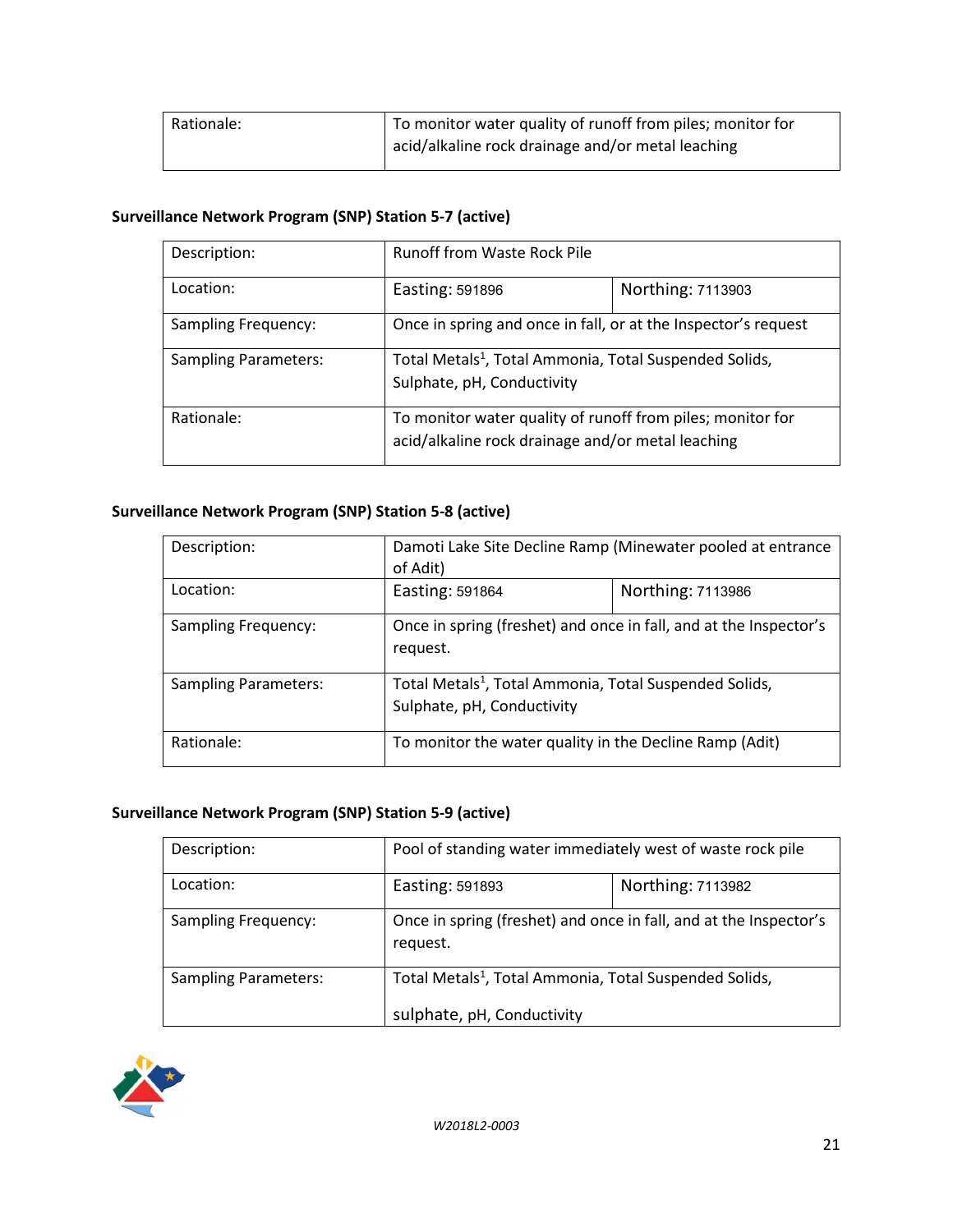| To monitor water quality of runoff from waste rock pile;   |
|------------------------------------------------------------|
| monitor for signs of incipient acid/alkaline rock drainage |
| and/or metal leaching                                      |
|                                                            |

## **Surveillance Network Program (SNP) Station 5-10 (active)**

| Description:                | Pool of standing water between waste rock / ore stockpiles                                                                                      |                   |
|-----------------------------|-------------------------------------------------------------------------------------------------------------------------------------------------|-------------------|
| Location:                   | Easting: 591929                                                                                                                                 | Northing: 7113986 |
| <b>Sampling Frequency:</b>  | Once in spring (freshet) and once in fall, and at the Inspector's<br>request.                                                                   |                   |
| <b>Sampling Parameters:</b> | Total Metals <sup>1</sup> , Total Ammonia, Total Suspended Solids,<br>sulphate, pH, Conductivity                                                |                   |
| Rationale:                  | To monitor water quality of runoff from waste rock pile;<br>monitor for signs of incipient acid/alkaline rock drainage<br>and/or metal leaching |                   |

## **Surveillance Network Program (SNP) Station 5-11 (active)**

| Description:                | Pool of standing water between waste rock / ore stockpiles                                                         |                   |
|-----------------------------|--------------------------------------------------------------------------------------------------------------------|-------------------|
| Location:                   | Easting: 591908                                                                                                    | Northing: 7113949 |
| <b>Sampling Frequency:</b>  | Once in spring (freshet) and once in fall, and at the Inspector's<br>request.                                      |                   |
| <b>Sampling Parameters:</b> | Total Metals <sup>1</sup> , Total Ammonia, Total Suspended Solids,<br>sulphate, pH, Conductivity                   |                   |
| Rationale:                  | To monitor water quality of runoff from Piles; monitor for<br>acid/alkaline rock drainage and/or<br>metal leaching |                   |

## **Surveillance Network Program (SNP) Station 5-12 (active)**

| Description: | Pool of standing water in rock pile area |                   |
|--------------|------------------------------------------|-------------------|
| Location:    | Easting: 591907                          | Northing: 7113933 |

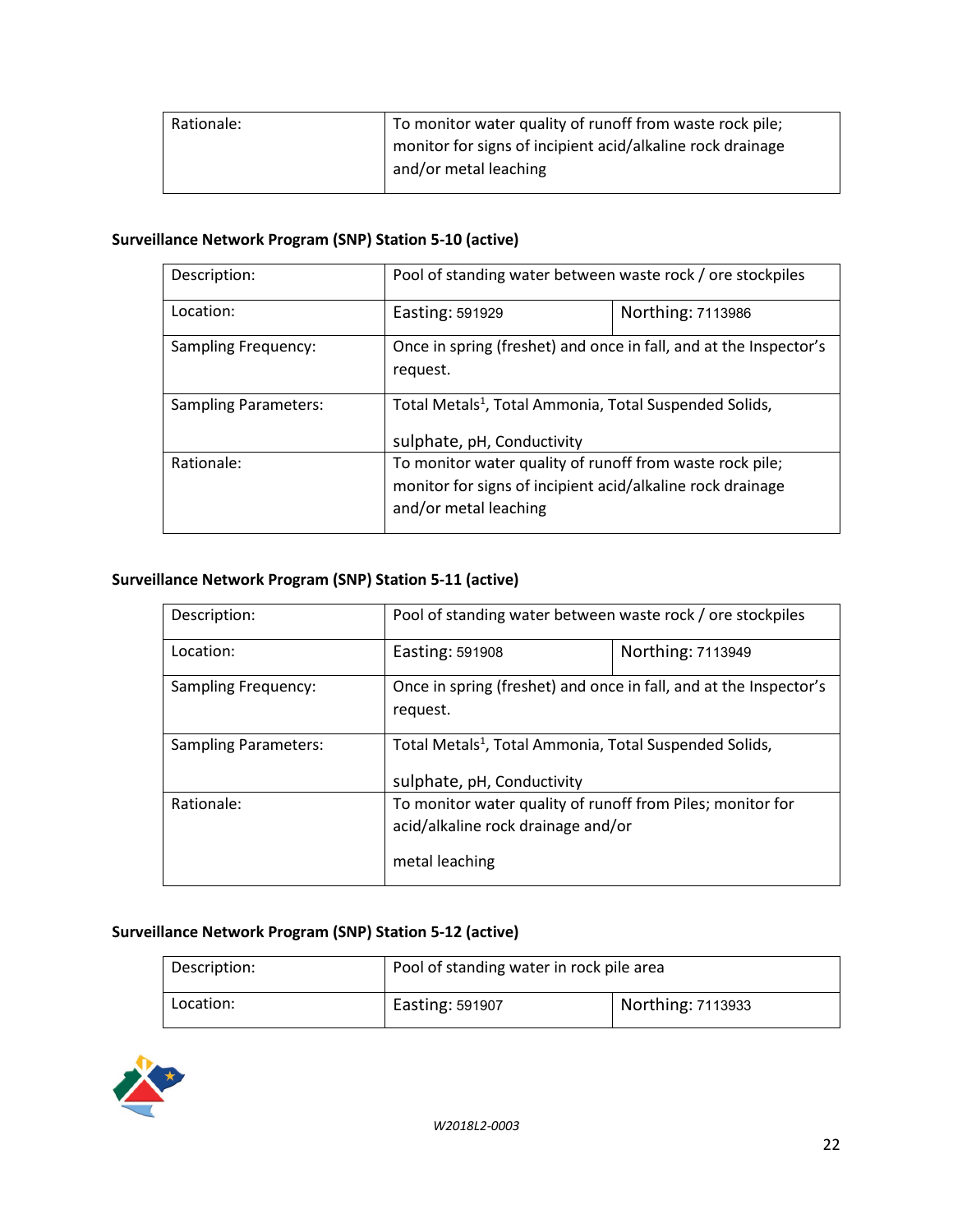| Sampling Frequency:         | Once in spring (freshet) and once in fall, and at the Inspector's<br>request.                    |
|-----------------------------|--------------------------------------------------------------------------------------------------|
| <b>Sampling Parameters:</b> | Total Metals <sup>1</sup> , Total Ammonia, Total Suspended Solids,<br>sulphate, pH, Conductivity |
| Rationale:                  | To monitor water quality of standing water that has pooled in<br>the waste rock / ore pile area  |

## **Surveillance Network Program (SNP) Station 5-13 (active)**

| Description:                | Pool of standing water in rock pile area                                                                                  |                   |
|-----------------------------|---------------------------------------------------------------------------------------------------------------------------|-------------------|
| Location:                   | Easting: 591882                                                                                                           | Northing: 7113913 |
| <b>Sampling Frequency:</b>  | Once in spring (freshet) and once in fall, and at the Inspector's<br>request.                                             |                   |
| <b>Sampling Parameters:</b> | Total Metals <sup>1</sup> , Total Ammonia, Total Suspended Solids,<br>sulphate, pH, Conductivity                          |                   |
| Rationale:                  | To monitor water quality of runoff from waste pile area;<br>monitor for acid/alkaline rock drainage and/or metal leaching |                   |

## **Surveillance Network Program (SNP) Station FB-100 (active)**

| Description:                | Flow pathway between rock / ore pile area and Lardass Lake                                                                                                                              |                   |
|-----------------------------|-----------------------------------------------------------------------------------------------------------------------------------------------------------------------------------------|-------------------|
| Location:                   | Easting: 591813                                                                                                                                                                         | Northing: 7113751 |
| <b>Sampling Frequency:</b>  | Once in spring (freshet) and once in fall, and at the Inspector's<br>request.                                                                                                           |                   |
| <b>Sampling Parameters:</b> | Total Metals <sup>1</sup> , Total Ammonia, Total Suspended Solids,<br>sulphate, pH, Conductivity                                                                                        |                   |
| Rationale:                  | To monitor water quality downstream of the Damoti site and<br>upstream of Lardass Lake and to assess the buffering effects of<br>the wetlands between the Damoti site and Lardass Lake. |                   |

- 1. All analyses shall be performed in a laboratory accredited by the Canadian Association for Laboratory Accreditation (CALA) for the specific analyses to be performed or as approved by an Analyst
- 2. More frequent sample collection may be required at the request of an Inspector.

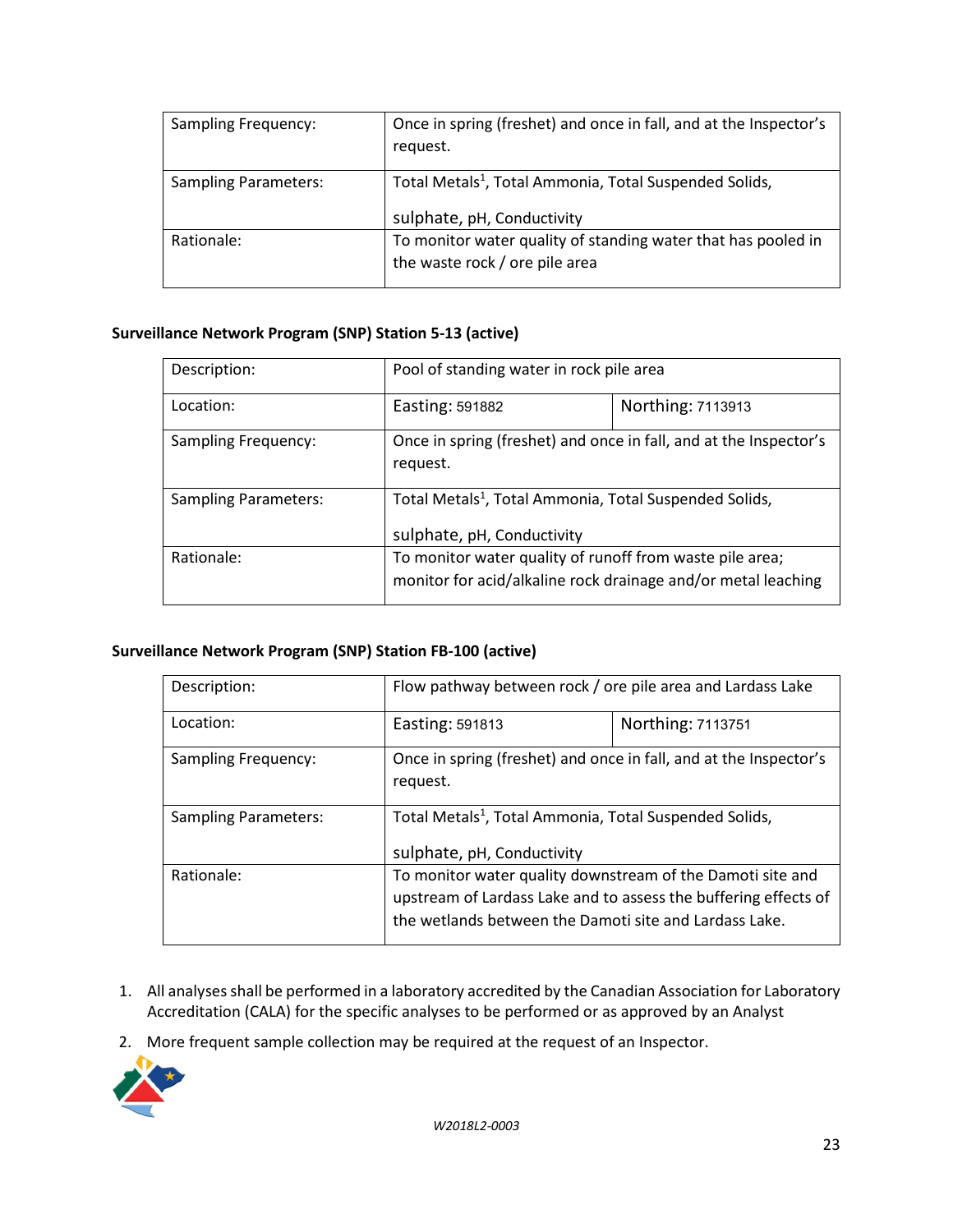- 3. All sampling, sample preservation and analyses shall be conducted in accordance with methods prescribed in the current edition of "Standards Methods for the Examination of Water and Wastewater", or by such other methods approved by an Analyst.
- 4. A quality assurance/quality control plan which includes both field and laboratory requirements shall be submitted to an Analyst for approval not less than 60 days in advance of any sampling conducted.
- 5. The Licensee must submit exact coordinates for the locations of each SNP station described above within sixty (60) days of licence issuance.

1 Total Metals – Total elemental analysis by ICP-Metal Scan of: Aluminum (Al), Antimony (Sb), Arsenic (As), Barium (Ba), Beryllium (Be), Cadmium (Cd), Cobalt (Co), Copper (Cu), Chromium (Cr), Cesium (Cs), Iron (Fe), Lead (Pb), Lithium (Li), Manganese (Mn), Molybdenum (Mo), Nickel (Ni), Rubidium (Rb), Selenium (Se), Strontium (Sr), Titanium (Ti), Thallium (Tl), Uranium (U), Vanadium (V), Zinc (Zn).

<sup>2</sup> Dissolved Metals – Total elemental analysis by ICP-Metal Scan of: Aluminum (Al), Antimony (Sb), Arsenic (As), Barium (Ba), Beryllium (Be), Cadmium (Cd), Cobalt (Co), Copper (Cu), Chromium (Cr), Cesium (Cs), Iron (Fe), Lead (Pb), Lithium (Li), Manganese (Mn), Molybdenum (Mo), Nickel (Ni), Rubidium (Rb), Selenium (Se), Strontium (Sr), Titanium (Ti), Thallium (Tl), Uranium (U), Vanadium (V), Zinc (Zn).

#### **B. Flow and Volume Measurement Requirements**

- 1. The monthly quantities of water pumped from Surveillance Network Program Station Number 5- 3 for domestic use and from Surveillance Network Program Station Numbers 5-5 for industrial uses shall be measured and recorded in cubic metres.
- 2. The daily quantity of (treated) Waste water discharged from Surveillance Network Program Station Number 5-2 shall be measured and recorded in cubic metres.
- 3. The quantities of Minewater in cubic metres discharged to the Minewater Settling Pond shall be measured and recorded to the satisfaction of an Inspector (Station 5-1).

#### **C. Reports**

- 1. The Licensee shall within 30 days following the month being reported, submit to the Board all data and information required by the "Surveillance Network Program" including the results of the approved quality assurance plan.
- 2. The Licensee shall, unless otherwise requested by an Inspector, include all of the data and information required by the "Surveillance Network Program" including the results of the approved quality assurance/quality control program in the Licensee's Annual Report, which Report shall be submitted to the Board on or before March 31st of the year following the calendar year reported.
- 3. The Licensee shall, within fifteen (15) days of the completion of the decant operation, submit to the Board all the data and information required in the "Surveillance Network Program".